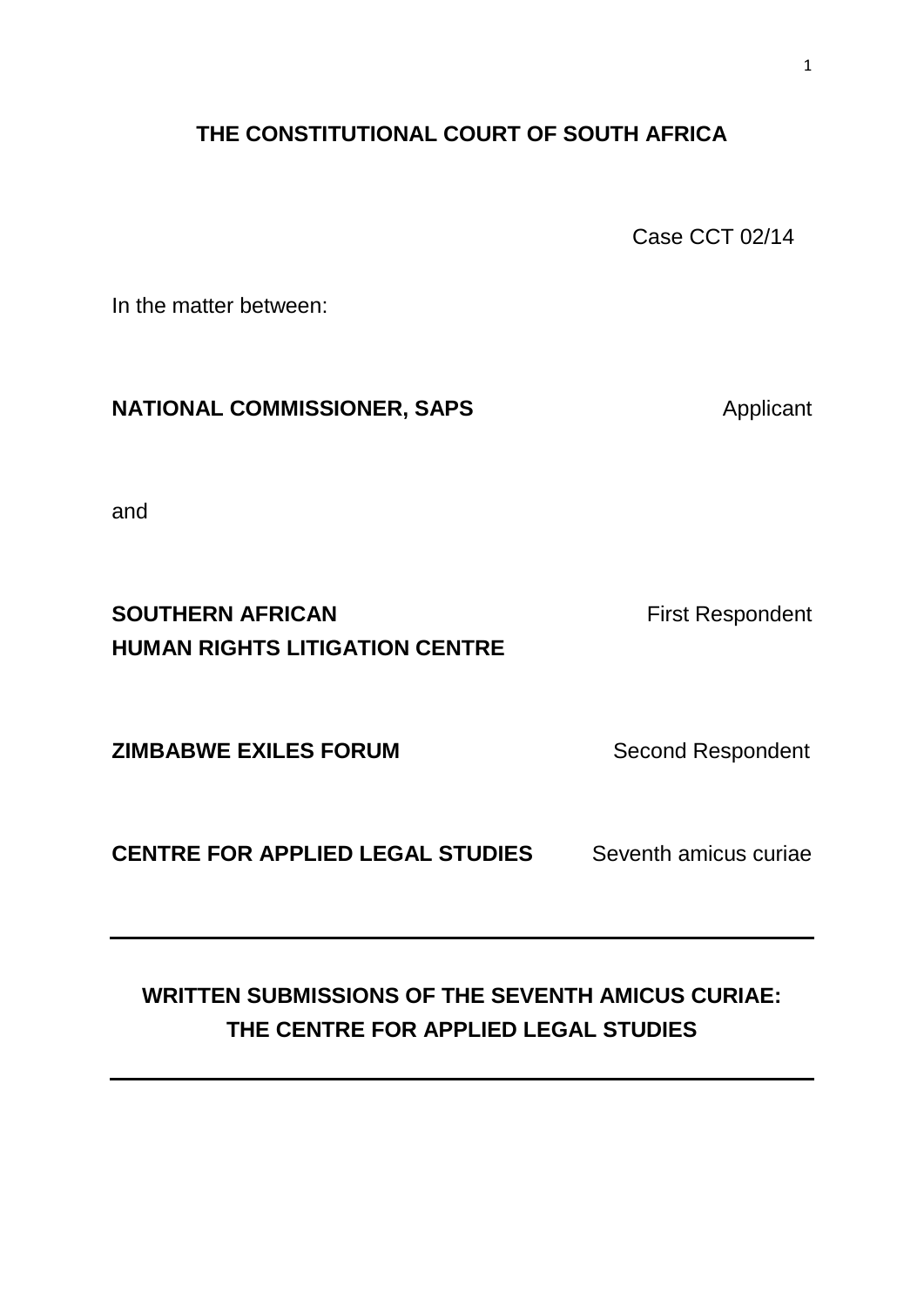## **Contents**

| IMPACT OF AFRICAN AND SADC LAW ON THE ISSUES IN THIS CASE  29                |  |
|------------------------------------------------------------------------------|--|
|                                                                              |  |
| Significance of regional law regarding power to investigate 32               |  |
| Significance of regional law for exercise of power to investigate (duty)  33 |  |
|                                                                              |  |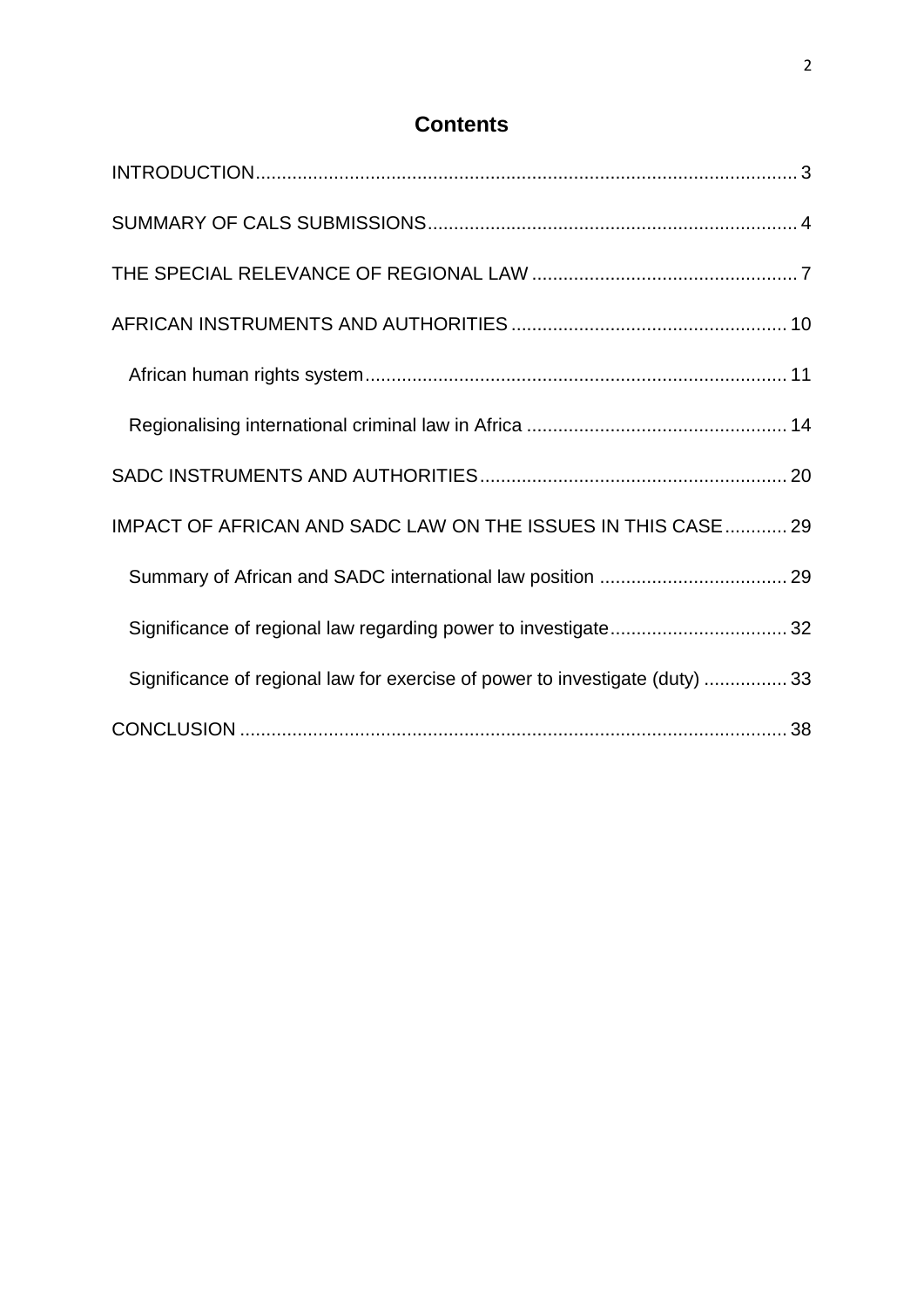#### <span id="page-2-0"></span>**INTRODUCTION**

1

- 1. The Centre for Applied Legal Studies (CALS) is a human rights organization and law clinic established in 1978 and based at the University of the Witwatersrand School of Law.
- 2. CALS was admitted as the seventh amicus curiae in this matter on 9 May 2014 and granted leave, at this stage, to deliver written submissions.<sup>1</sup>
- 3. The focus of the submissions by CALS is a narrow component of international law that has not received particular attention by any of the principal parties: regional international law.
- 4. CALS makes submissions regarding the duties of South Africa (and, where relevant, Zimbabwe) under international law at a regional and sub-regional level:
	- 4.1 in Africa as a whole, in particular under the auspices of the African Commission on Human and Peoples' Rights (African Commission);<sup>2</sup> and

 $1 -$  CALS will seek further directions, after the delivery of its written submissions, to confirm whether it is also granted leave to make brief oral submissions at the hearing of the matter.

 $2^2$  CALS has been granted Observer status before the African Commission, entitling it to participate in the proceedings of the African Commission.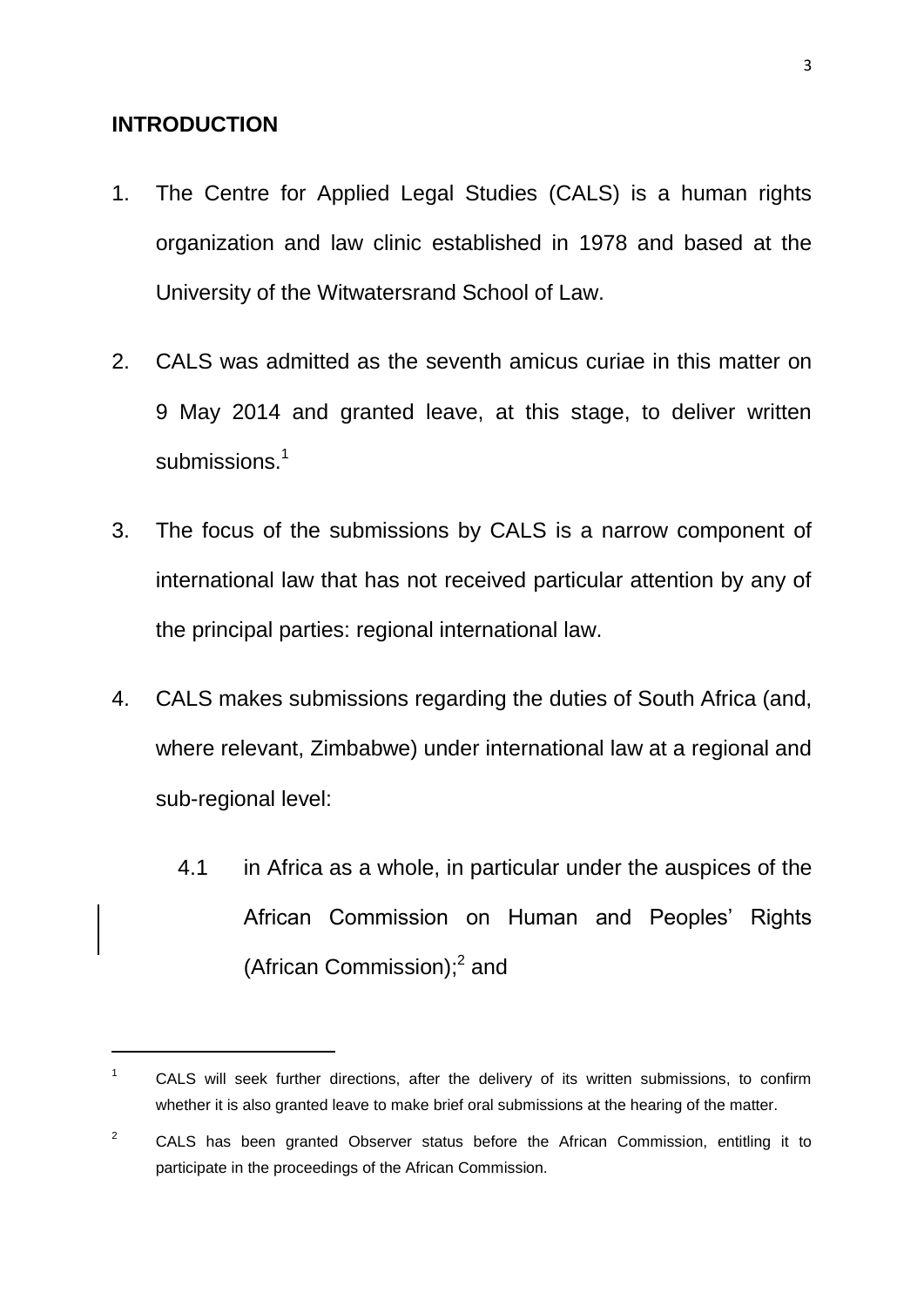4.2 within the Southern African Development Community (SADC).

#### <span id="page-3-0"></span>**SUMMARY OF CALS SUBMISSIONS**

- 5 The central legal question in this matter is whether the South African Police Service and the National Prosecuting Authority have the power to investigate alleged crimes against humanity committed in Zimbabwe and whether, in the circumstances, they are obliged to do so. The question turns on an interpretation of the following provisions of domestic law:
	- 5.1 section 205 of the Constitution, which provides that the objects of the police service are, among others, to "*investigate crime… and to uphold and enforce the law*".
	- 5.2 section 4 of the International Criminal Court Act 27 of 2002 ("the ICC Act");
	- 5.3 the provisions of the South African Police Service Act 68 of 1995 and the National Prosecuting Authority Act 32 of 1998, in terms of which special directorates – in particular the Hawks of the SAPS and the Priority Crimes Litigation Unit of the NPA - enjoy investigative powers.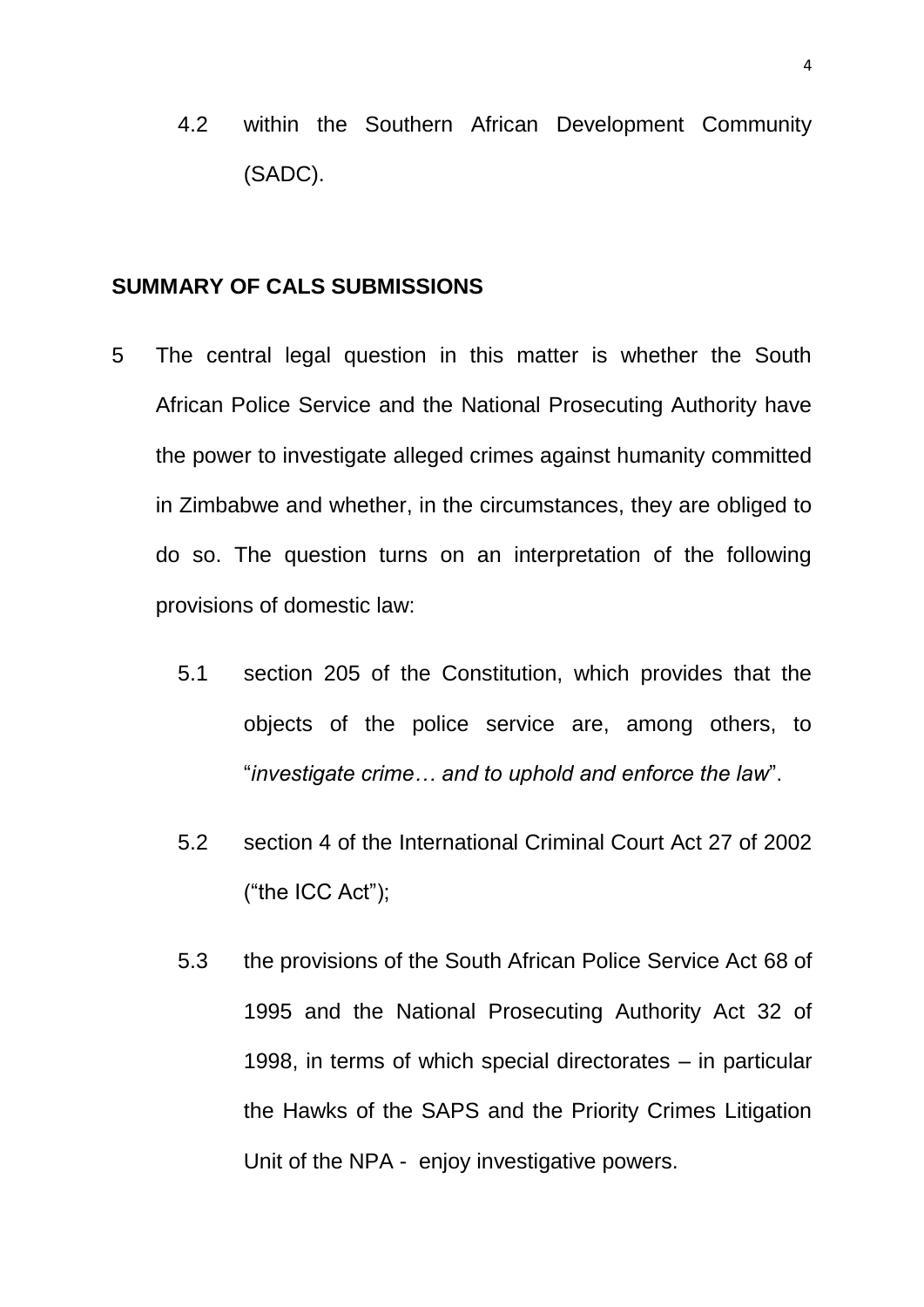- 6 CALS does not enter the debate among the parties regarding the textual analysis of these provisions. Instead, CALS focuses on the effect of regional international law on the interpretation of the provisions and the powers of the SAPS and the NPA. In summary, CALS makes the following submissions:
	- 6.1 In terms of section 39(1)(b) of the Constitution, when interpreting any legislation – including the legislation in issue in the present matter – the courts must consider international law. An integral component of this obligation relates to international law at the regional level, focusing on African and SADC materials.
	- 6.2 African states and regional structures, as well as African academic commentators, have called on African states to provide and capacitate national and regional structures to prosecute international crimes.
	- 6.3 The Assembly of the African Union (AU) has recognised that universal jurisdiction is a principle of international law but expressed concern at the perceived abuse of universal jurisdiction to prosecute African offenders in non-African states or before the International Criminal Court, to the exclusion of investigations in any other regional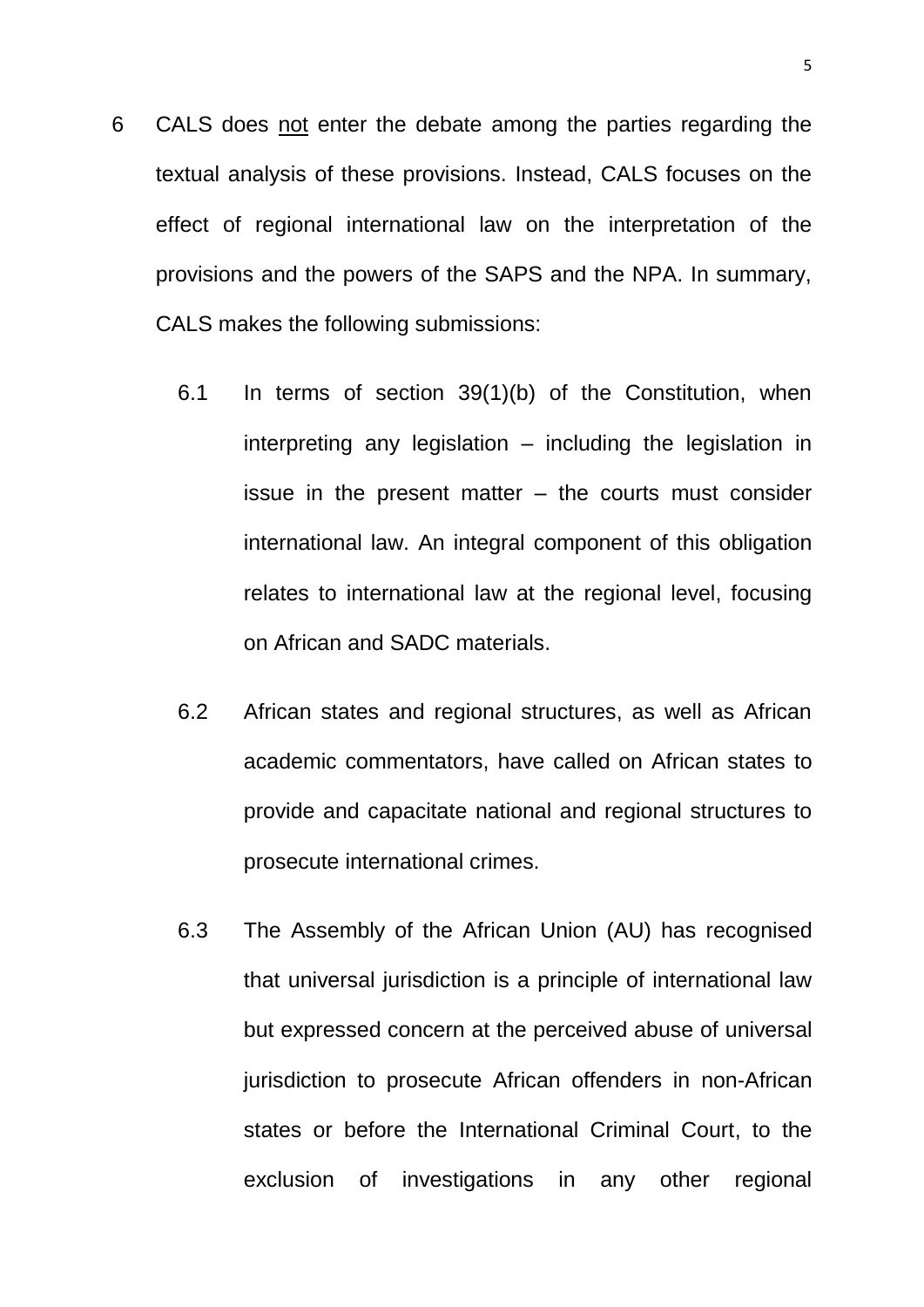jurisdictions.

- 6.4 The AU Assembly has recognised that strengthening African national and regional mechanisms of accountability to prosecute international crimes, through the proper implementation of the principle of complementarity (namely, that international mechanisms such as the ICC, should complement rather than supplant national courts), would obviate the need for courts outside Africa such as the ICC to investigate crimes in Africa.
- 6.5 In order to achieve this objective, the AU has adopted a Model Law on Universal Jurisdiction and called on all African states to legislate accordingly.
- 6.6 South Africa bears legal obligations to build domestic and regional capacity to promote peace, security and rule of law in Africa. Moreover, as parties to various African and SADC instruments, South Africa and Zimbabwe have a set of rights and responsibilities towards each other within the global order. Relevant aspects of those regional treaty commitments include:

6.6.1 Wide-ranging obligations to cooperate in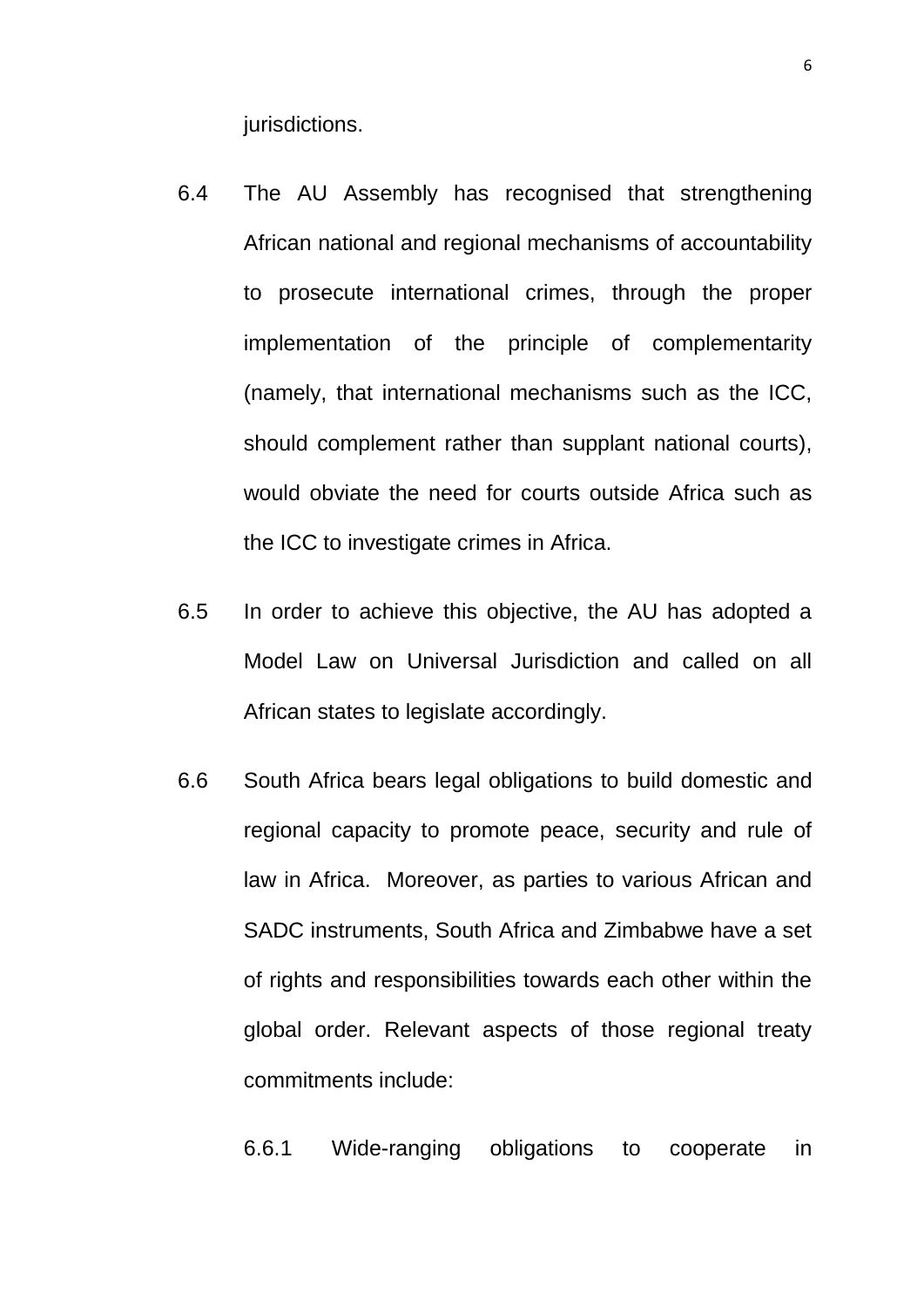combating crime within the SADC region;

- 6.6.2 the prohibition on torture under the African Charter and an obligation to investigate and punish torture;
- 6.6.3 obligations of mutual legal assistance to all SADC states in criminal investigations and prosecutions.
- 6.7 In the current matter, South Africa and Zimbabwe's mutual international law obligations, reinforced by its specific regional obligations, to promote and protect human rights support the recognition of the power and duty of South African authorities to investigate international crimes committed in Zimbabwe in appropriate cases.

### <span id="page-6-0"></span>**THE SPECIAL RELEVANCE OF REGIONAL LAW**

7 International law plays a central role in the present matter. In the particular context of the matter, South Africa's regional international law commitments have a crucial role to play and should not be left out of account. In addition, notions such as 'sovereignty', 'comity'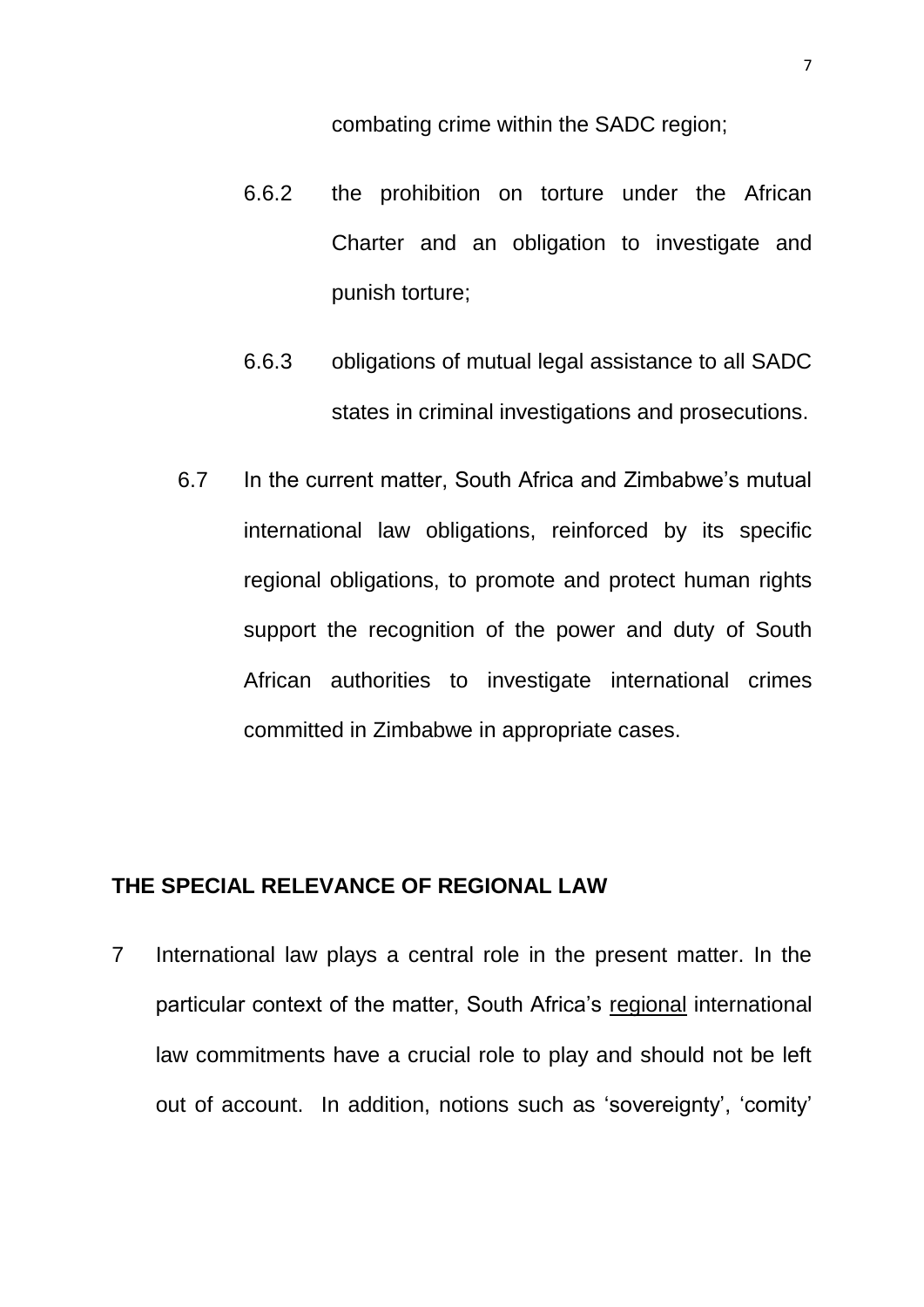and 'complementarity' invoked by the  $SAPS<sup>3</sup>$  cannot be considered in the abstract, but must be grounded in the specific legal relationships and commitments of South Africa and Zimbabwe.

- 8 In terms of section 39(1)(b) of the Constitution, courts must consider international law when interpreting the Bill of Rights.
- 9 In *Glenister II*, <sup>4</sup> Moseneke DCJ and Cameron J outlined the role of international law under section 39(2) in interpreting a provision of the Bill of Rights, having regard also to section 7(2) of the Constitution. The majority held:<sup>5</sup>

"*It is possible to determine the content of the obligation s 7(2) imposes on the State without taking international law into account. But s 39(1)(b) makes it constitutionally obligatory that we should. This is not to use the interpretive injunction of that provision … to manufacture or create constitutional obligations. It is to respect the careful way in which the Constitution itself creates concordance and unity between the Republic's external obligations under international law, and their domestic legal impact.*"

10 Therefore, to the extent that the present matter engages the

 $\frac{1}{3}$ See, for example, the SAPS written submissions at p 21 para 42, p 24 para 48 and p 47 para 84.

<sup>4</sup> *Glenister v President of the Republic of South Africa & Others* 2011 (3) SA 347 (CC) ("*Glenister II*").

<sup>5</sup> *Glenister II* at para 201. See also *The Government of the Republic of Zimbabwe v Fick and Others* 2013 (5) 325 (CC) at para 66.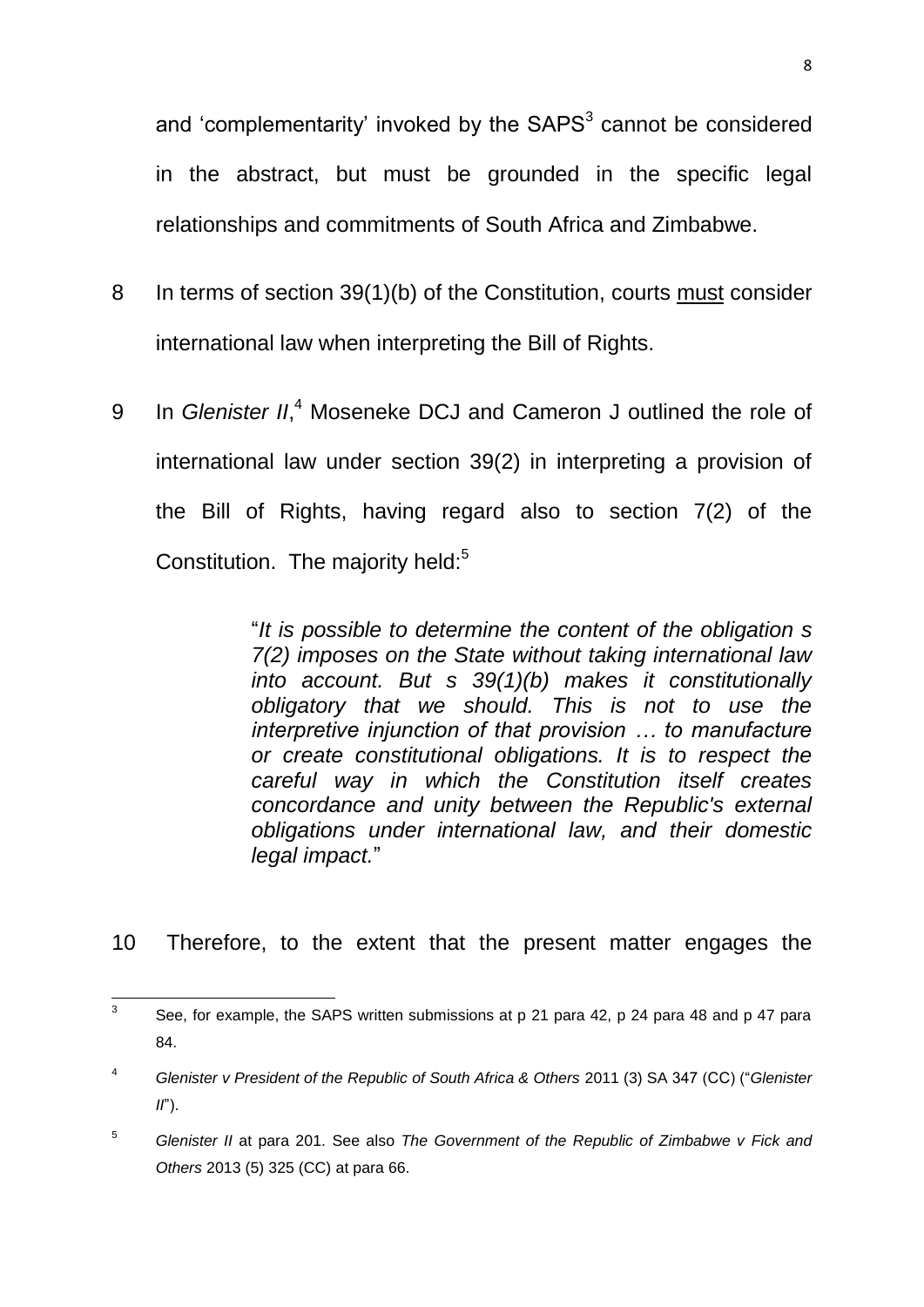provisions of the Bill of Rights, one should seek to adopt an interpretation that "creates concordance and unity" between South Africa's international law obligations and its domestic law.

- 11 Section 233 of the Constitution provides further that *"[w]hen interpreting any legislation, every court must prefer any reasonable interpretation of the legislation that is consistent with international*  law over any alternative interpretation that is inconsistent with *international law*."<sup>6</sup>
- 12 South Africa has ratified the African Charter on Human and People's Rights ("African Charter") and the SADC Treaty, as well as a number of protocols to both instruments. These instruments are binding on South Africa in international law.
- 13 This Court has had regard to African and SADC international law instruments to assist in interpreting South African legislation and determining the State's constitutional and international law obligations in a number of decisions.<sup>7</sup>
- 14 Although non-binding or 'soft law' instruments such as General

<sup>—&</sup>lt;br>6 In *Fick*, Mogoeng CJ held that section 233 of the Constitution "*resonates with our purpose for developing the common law, comity and the principle of reciprocity, which are central to the enforcement of foreign judgments*." (at para 69)

<sup>7</sup> *Minister of Home Affairs and Others v Tsebe and Others, Minister of Justice and Constitutional Development and Another v Tsebe and Others* 2012 (5) SA 467 (CC).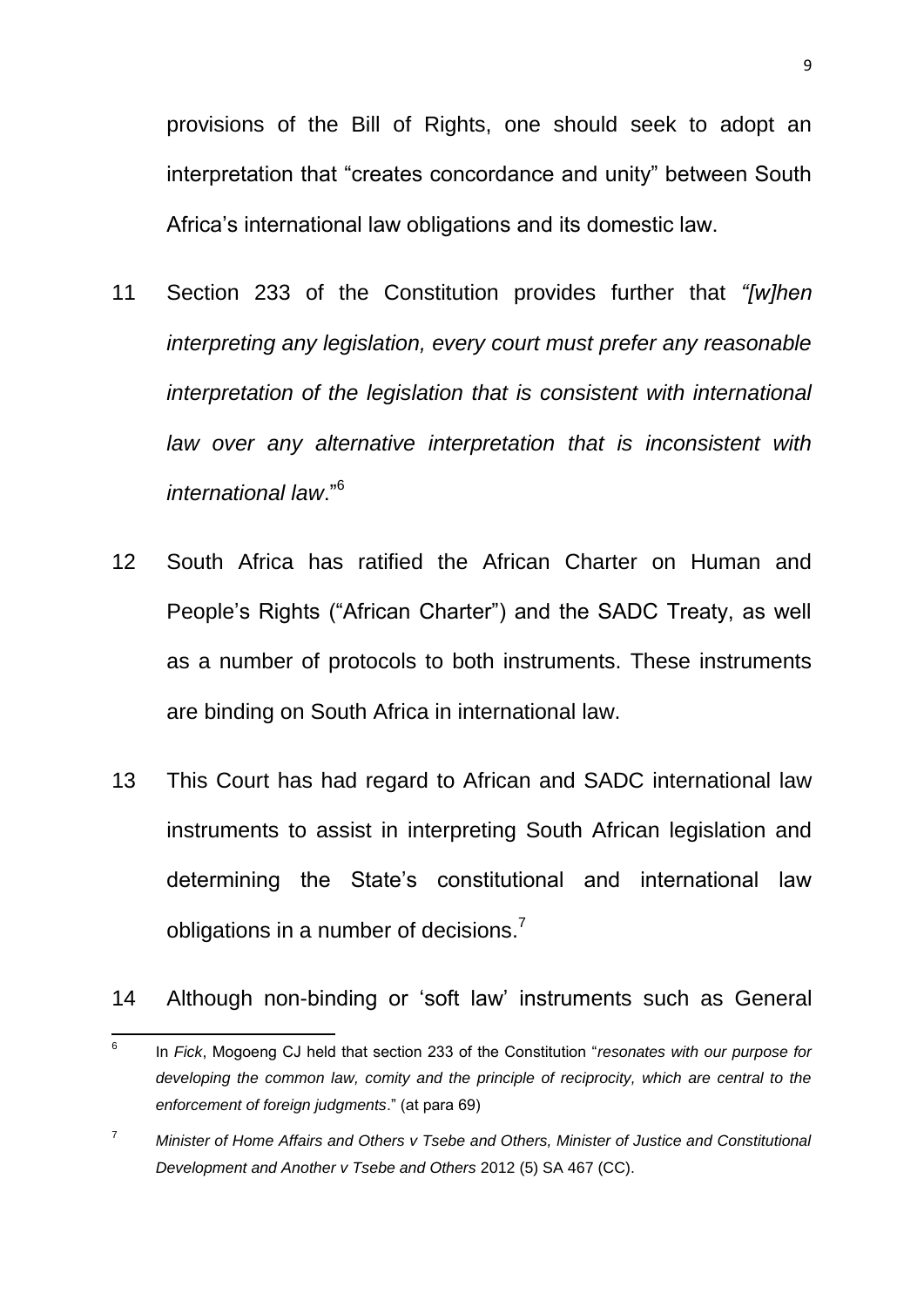Comments and Declarations do not bind South Africa, they are generally regarded as a primary source for determining the content of international law and have regularly been referred to by this Court.<sup>8</sup>

15 In the next two sections, the specific international law position bearing on the issues in this matter is considered at regional (African) and sub-regional (SADC) level.

## <span id="page-9-0"></span>**AFRICAN INSTRUMENTS AND AUTHORITIES**

- 16 At regional level within Africa, there are two areas of relevance to the present matter:
	- 16.1 First, the African human rights system embodied principally in the African Charter; and
	- 16.2 Secondly, efforts to 'regionalize' the investigation and prosecution of international crimes.

<sup>-&</sup>lt;br>8 See, for example, *Minister of Health and Others v Treatment Action Campaign and Others (No 2)* 2002 (5) SA 721 (CC) at fn 11; *Government of the Republic of South Africa and Others v Grootboom and Others* [2000] ZACC 19; 2001 (1) SA 46; 2000 (11) BCLR 1169 (CC) at para 29; and *Mazibuko and Others v City of Johannesburg and Others* [2009] ZACC 28; 2010 (3) BCLR 239 (CC) ; 2010 (4) SA 1 (CC) at para 52.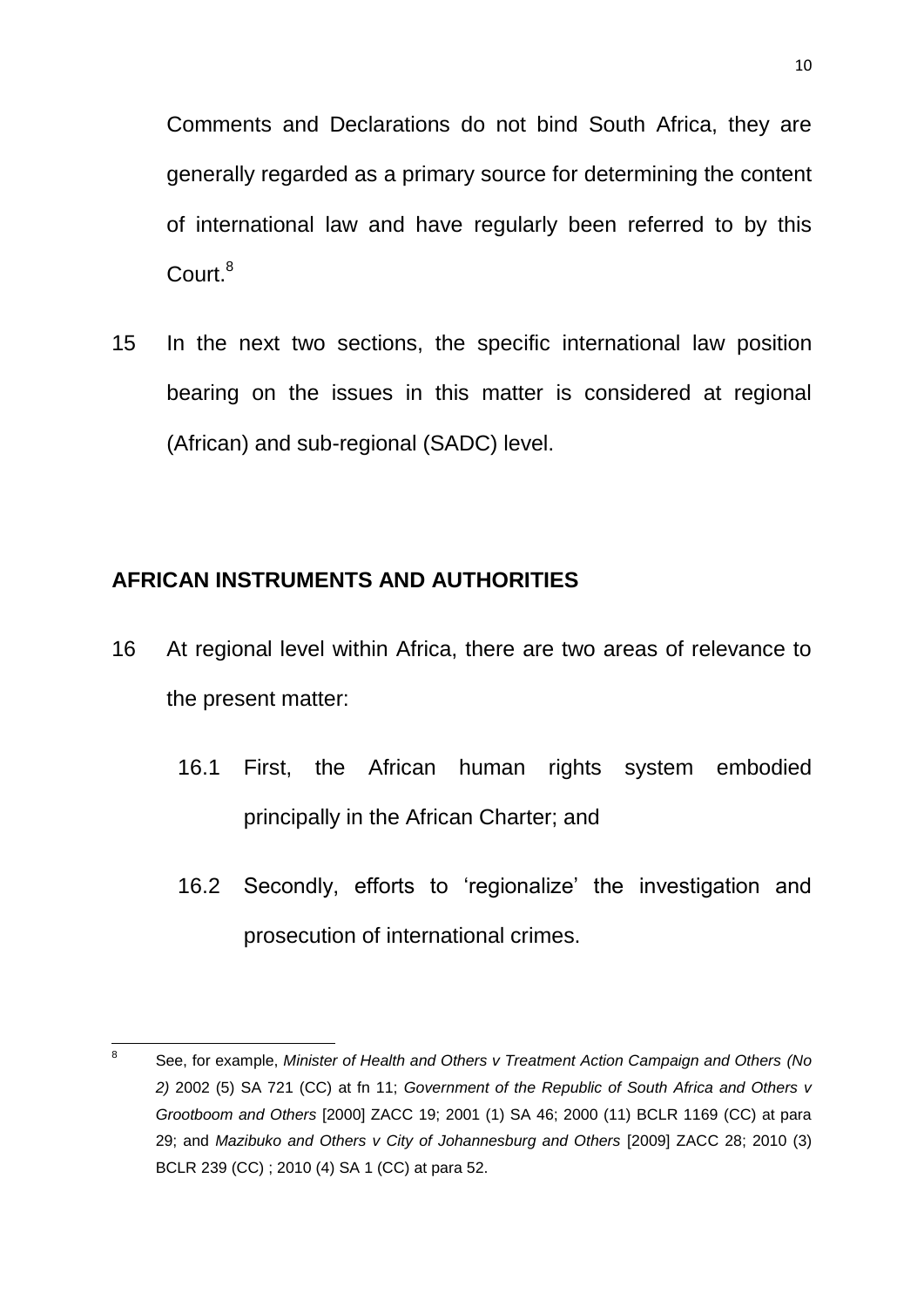#### <span id="page-10-0"></span>*African human rights system*

- 17 South Africa and Zimbabwe are parties to the African Charter, which is binding on both states. The African Charter guarantees a range of rights, including:
	- 17.1 The right to life and the integrity of the person;  $9$
	- 17.2 The right to dignity and the prohibition of all forms of exploitation and degradation, including torture and cruel, inhuman or degrading treatment or punishment; $10$
	- 17.3 The rights to freedom of conscience, $11$  freedom of assembly<sup>12</sup> freedom of association;<sup>13</sup> and freedom of assembly.<sup>14</sup>
- 18 The alleged crimes committed by perpetrators in Zimbabwe would, if established, constitute violations of some or all of these rights guaranteed in the African Charter. In particular, the allegations of torture would constitute a gross violation of the right in article 5 of

<sup>–&</sup>lt;br>9 Article 4 of the African Charter.

<sup>&</sup>lt;sup>10</sup> Article 5 of the African Charter.

<sup>&</sup>lt;sup>11</sup> Article 8 of the African Charter.

<sup>&</sup>lt;sup>12</sup> Article 9 of the African Charter.

<sup>&</sup>lt;sup>13</sup> Article 10 of the African Charter.

<sup>14</sup> Article 11 of the African Charter.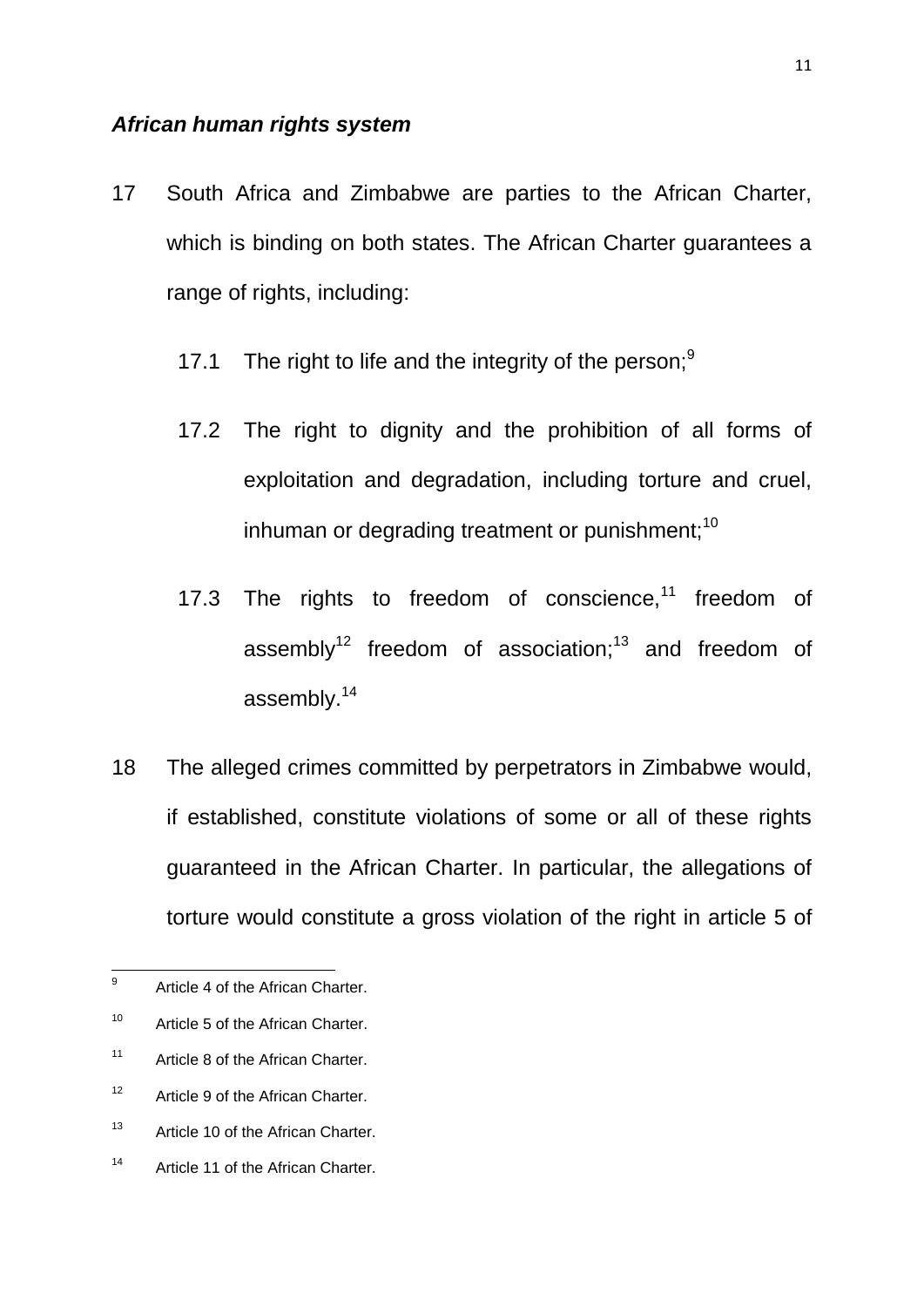the African Charter, which provides:

"*Every human being shall have the right to the respect of the dignity inherent in a human being and to the recognition of his legal status. All forms of exploitation and degradation of man particularly slavery, slave trade, torture, cruel inhuman or degrading punishment and treatment shall be prohibited*." (emphasis added)

- 19 The African Commission on Human and People's Rights ("the African Commission") is the body enjoined to interpret the African Charter and ensure that states parties comply with their obligations.<sup>15</sup> It is required to "*formulate and lay down, principles and rules aimed at solving legal problems relating to human and peoples' rights and fundamental freedoms upon which African Governments may base their legislations*."<sup>16</sup> It is also empowered to "*interpret all the provisions of the present Charter*".<sup>17</sup>
- 20 The African Commission has stated that the prohibition on torture and cruel, inhuman or degrading punishment or treatment in article 5 is to be interpreted as widely as possible to encompass the

<sup>15</sup> Article 45 of the African Charter.

 $16$  Article 45(1)(b) of the African Charter.

 $17$  Article 45(3) of the African Charter.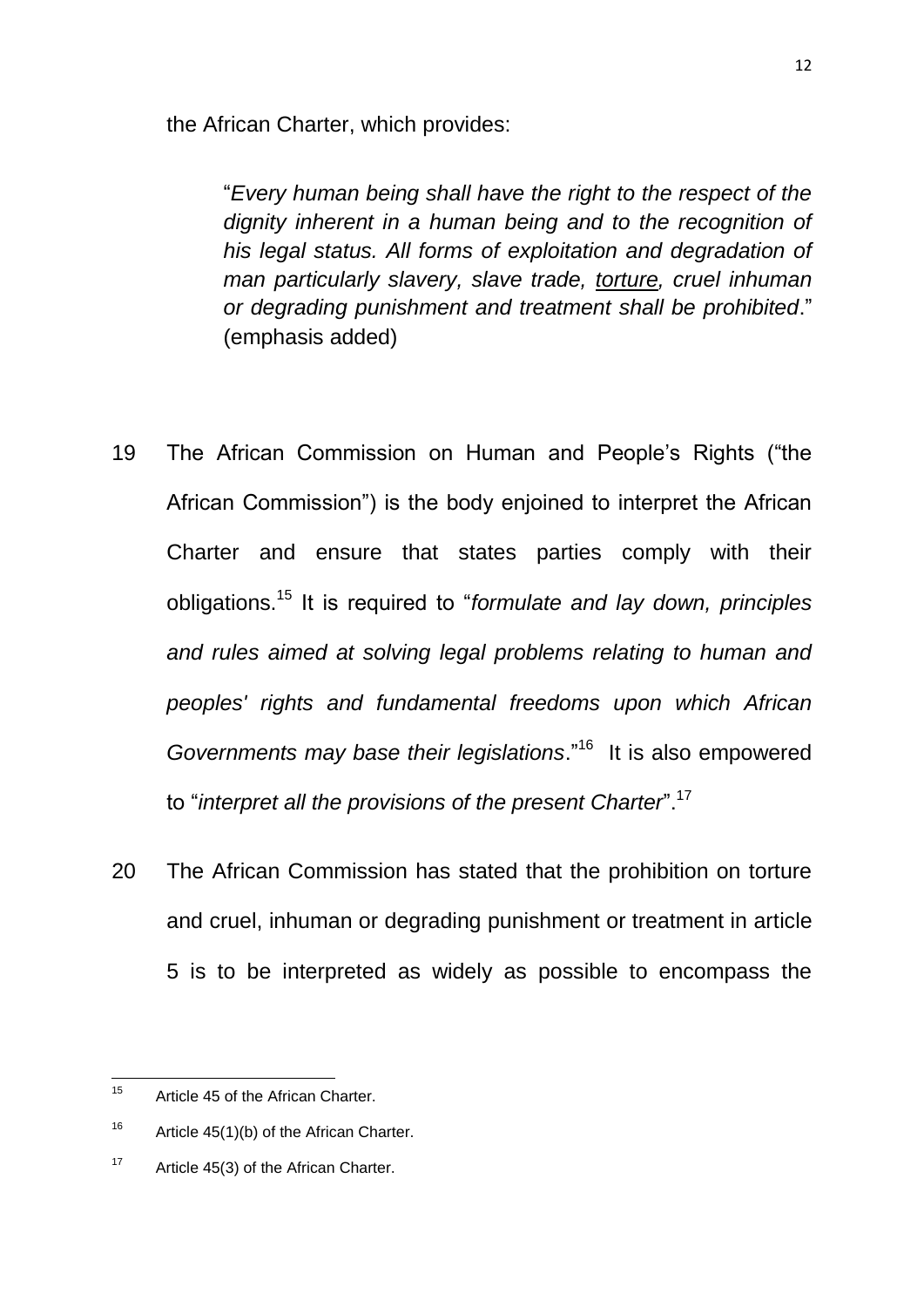widest possible array of physical and mental abuses.<sup>18</sup>

21 In *Amnesty International v Sudan*, the African Commission emphasized that:

> "*Punishment of torturers is important, but so also are preventive measures such as halting of incommunicado detention, effective remedies under a transparent, independent and effective legal system, and ongoing investigations into allegations of torture*."<sup>19</sup> (emphasis added)

- 22 In terms of article 1 of the African Charter, the parties to the Charter – including South Africa and Zimbabwe – "*shall recognise the rights, duties and freedoms enshrined in this Charter and shall undertake to adopt legislative or other measures to give effect to them*." Accordingly, South Africa bears obligations under article 5 of the African Charter specifically to investigate allegations of torture.
- 23 While this obligation applies primarily to offences committed within South African territory or by South African nationals, it is submitted that these obligations in terms of the African Charter have a bearing on the interpretation of South Africa's domestic law.

<sup>18</sup> <sup>18</sup> *Huri-Laws v Nigeria* (2000) AHRLR 273 (ACHPR 2000).

<sup>19</sup> *Amnesty International v Sudan* (2000) AHRLR 297 (ACHPR 1999) at para 56.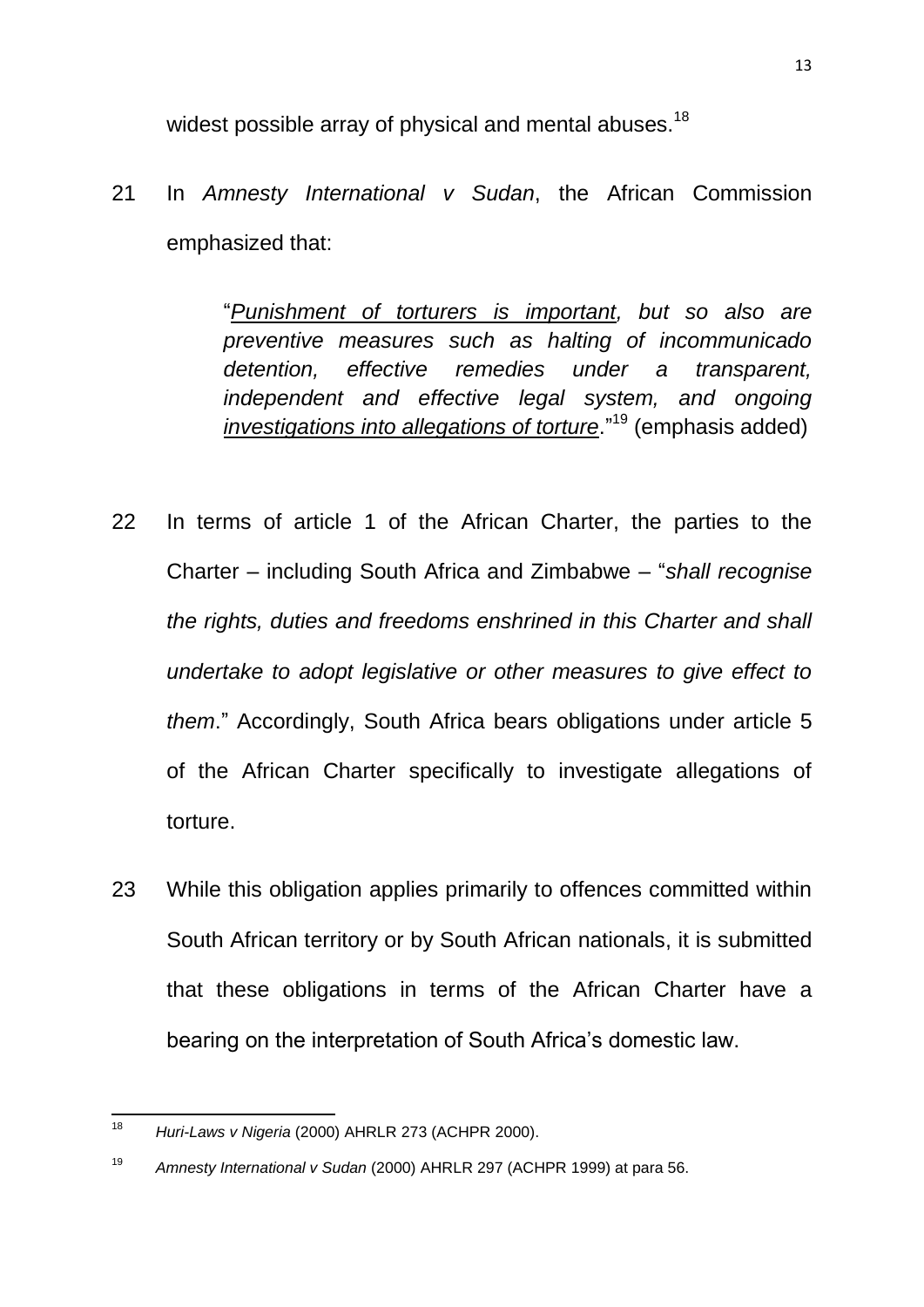#### <span id="page-13-0"></span>*Regionalising international criminal law in Africa*

- 24 African states played a leading role in the adoption of the Rome Statute and the establishment of the ICC. Senegal was the first state in the world to ratify the Rome Statute. Thirty African states have ratified the treaty out of a total of only 108 parties overall.
- 25 While African states have reiterated their commitment to ensuring that international crimes are investigated and prosecuted, as the SAPS acknowledges in its written submissions,<sup>20</sup> more recently some African states and institutions have expressed concern at the apparent focus of the ICC on African states, to the exclusion of other regions, with the risk of undermining rather than assisting African states to resolve their problems.
	- 25.1 For instance, the chairperson of the AU Commission, Jean Ping, is reported to have stated that while "*the [AU] is not against international justice… it seems that Africa has become a laboratory to test the new international law*."<sup>21</sup>
	- 25.2 In similar vein, the African academic Mahmood Mamdani has noted the perception that the ICC is part of some new

<span id="page-13-1"></span><sup>20</sup> SAPS written submissions p 7 para 15.

<sup>21</sup> *BBC News,* 27 September 2008, 'Vow to pursue Sudan over "crimes"', reported in M du Plessis *The International Criminal Court that Africa wants* (2010, Institute for Security Studies) 20.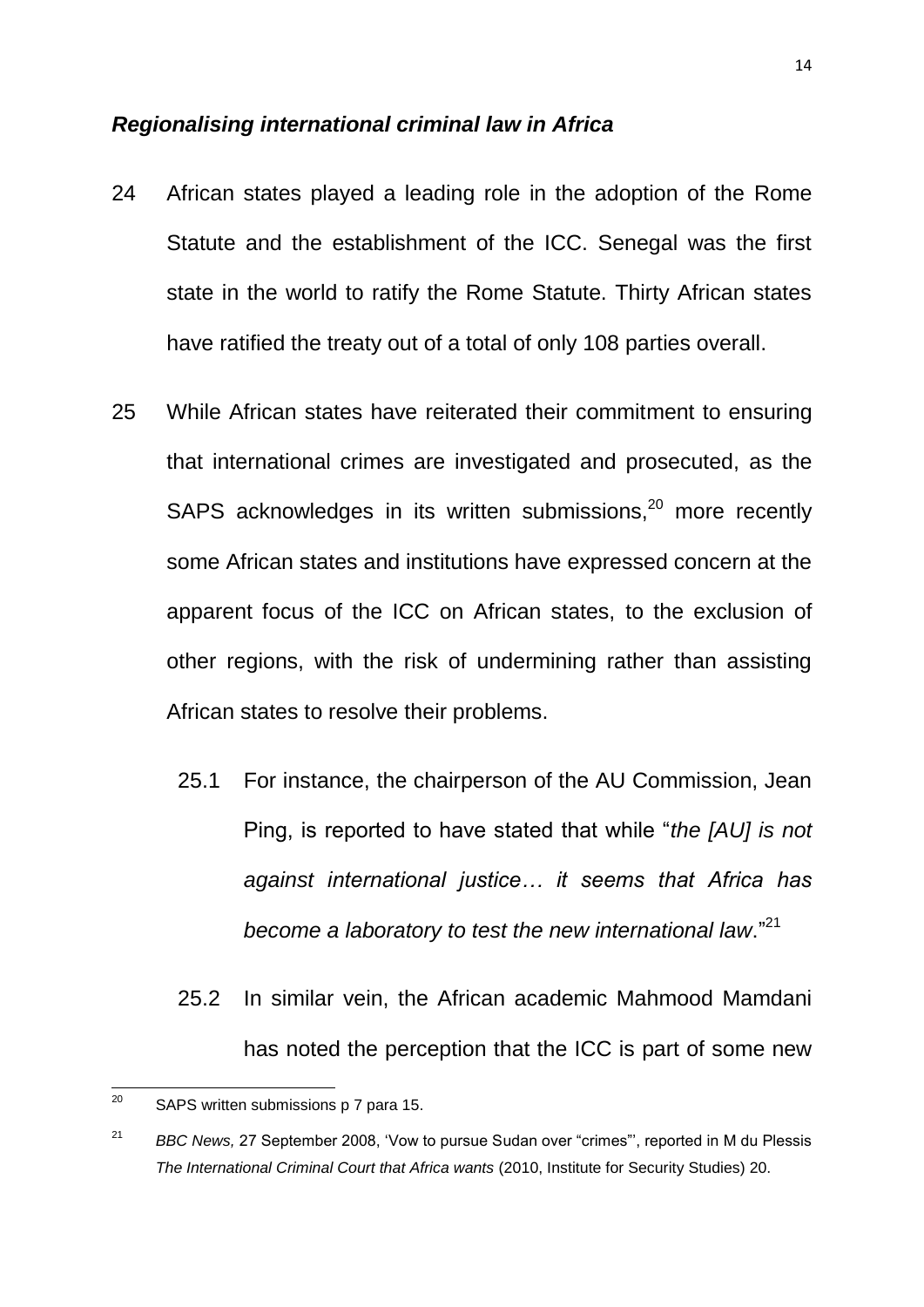"*international humanitarian order*" in which:

"*Its name notwithstanding, the ICC is rapidly turning into a Western court to try African crimes against humanity. It has targeted governments that are US adversaries and ignored the actions the United States doesn't oppose*."<sup>22</sup>

26 These concerns prompted a formal resolution by the Assembly of the African Union, which adopted a 'Decision on the Report of the Commission on the abuse of the principle of universal jurisdiction'.<sup>23</sup> In the decision, the Assembly recognised

> "*that universal jurisdiction is a principle of International Law whose purpose is to ensure that individuals who commit grave offences such as war crimes and crimes against humanity do not do so with impunity and are brought to justice, which is in line with Article 4(h) of the Constitutive Act of the African Union*".

27 However, the Assembly resolved that "*the abuse of the principle of universal jurisdiction by judges from some non-African states against African leaders, particularly Rwanda, is a clear violation of the sovereignty and territorial integrity of these States*".

 $22$ <sup>22</sup> M Mamdani 'The new humanitarian order', *The Nation,* September 29 2008, cited in du Plessis (above [21\)](#page-13-1) at 20.

 $23$  'Decision on the Report of the Commission on the abuse of the principle of universal jurisdiction, Doc Assembly/AU/14(XI), Assembly of the African Union, Eleventh Ordinary Session 30 June – 1 July 2008.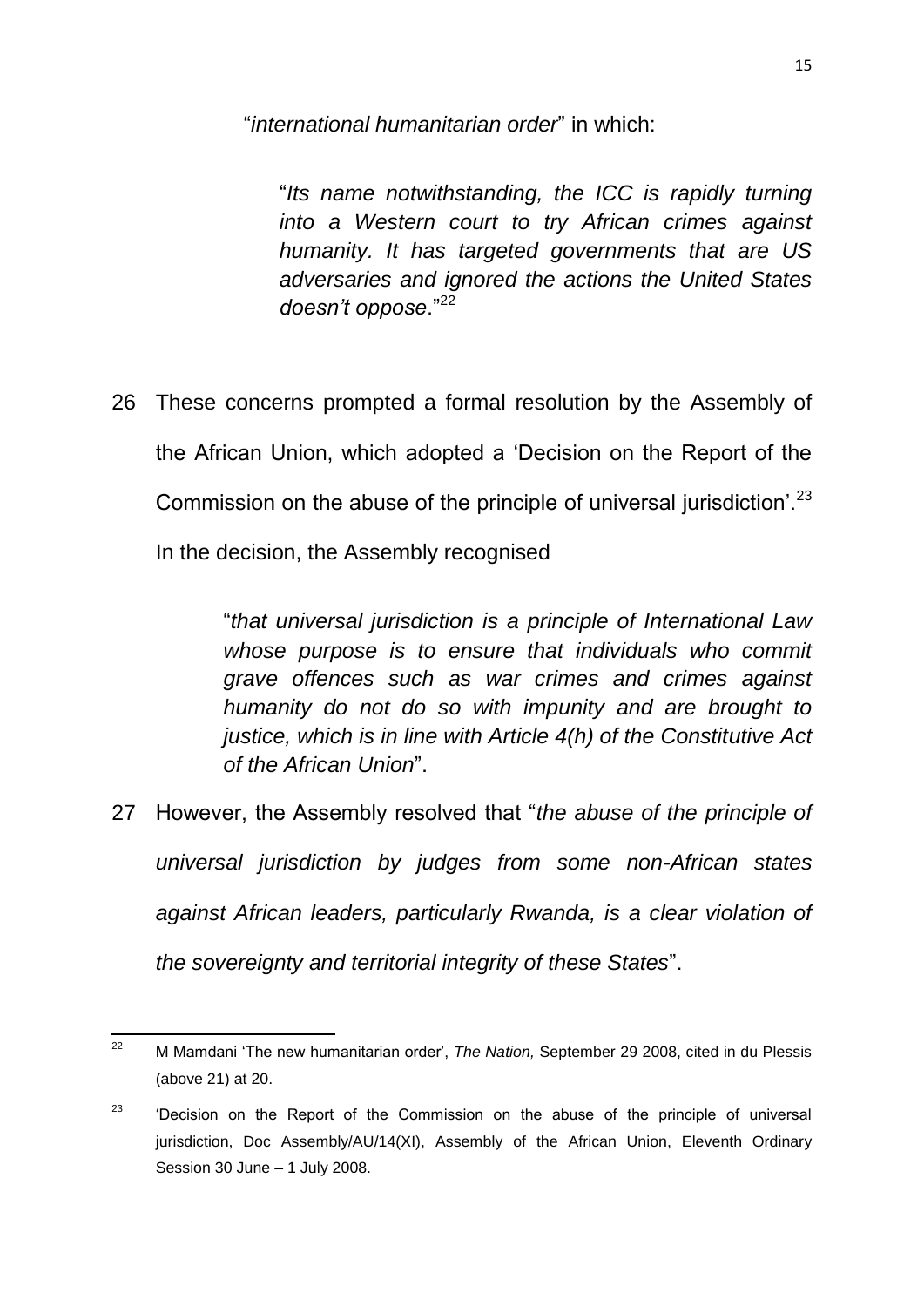- 28 In 2009, the AU referred to the "*need to empower the African Court on Human and Peoples' Rights to deal with serious crimes of international concern in a manner complementary to national jurisdiction*".<sup>24</sup>
- 29 However, despite developments to merge the African Court on Human and Peoples' Rights with the African Court of Justice to establish the African Court of Justice and Human Rights, neither the existing courts nor the envisaged merged court enjoy criminal jurisdiction.<sup>25</sup>
- 30 In the absence of a regional criminal court, the AU has adopted a Model Law on Universal Jurisdiction.<sup>26</sup> The Minister of Justice of Zimbabwe served as one of the members of the Bureau of the Meeting that adopted the Model Law.<sup>27</sup>
- 31 At the 19th Session of the Assembly of the AU, the AU adopted a resolution encouraging member states to make use of the Model Law "*in order to expeditiously enact or strengthen their National*

 $24\,$ <sup>24</sup> Press release on behalf of the AU, 3 July 2009, cited in du Plessis (above [21\)](#page-13-1) at 51.

 $25$  Protocol on the Statute of the African Court of Justice and Human Rights, article 28 (jurisdiction).

 $26$  African Union (Draft) Model National Law on Universal Jurisdiction over International Crimes, adopted on 15 May 2012 at Meeting of Government Experts and Ministers of Justice/Attorneys General on Legal Matters, Addis Ababa, Ethiopia.

 $27$  African Union Press Release No. 038/2012 dated 16 May 2012.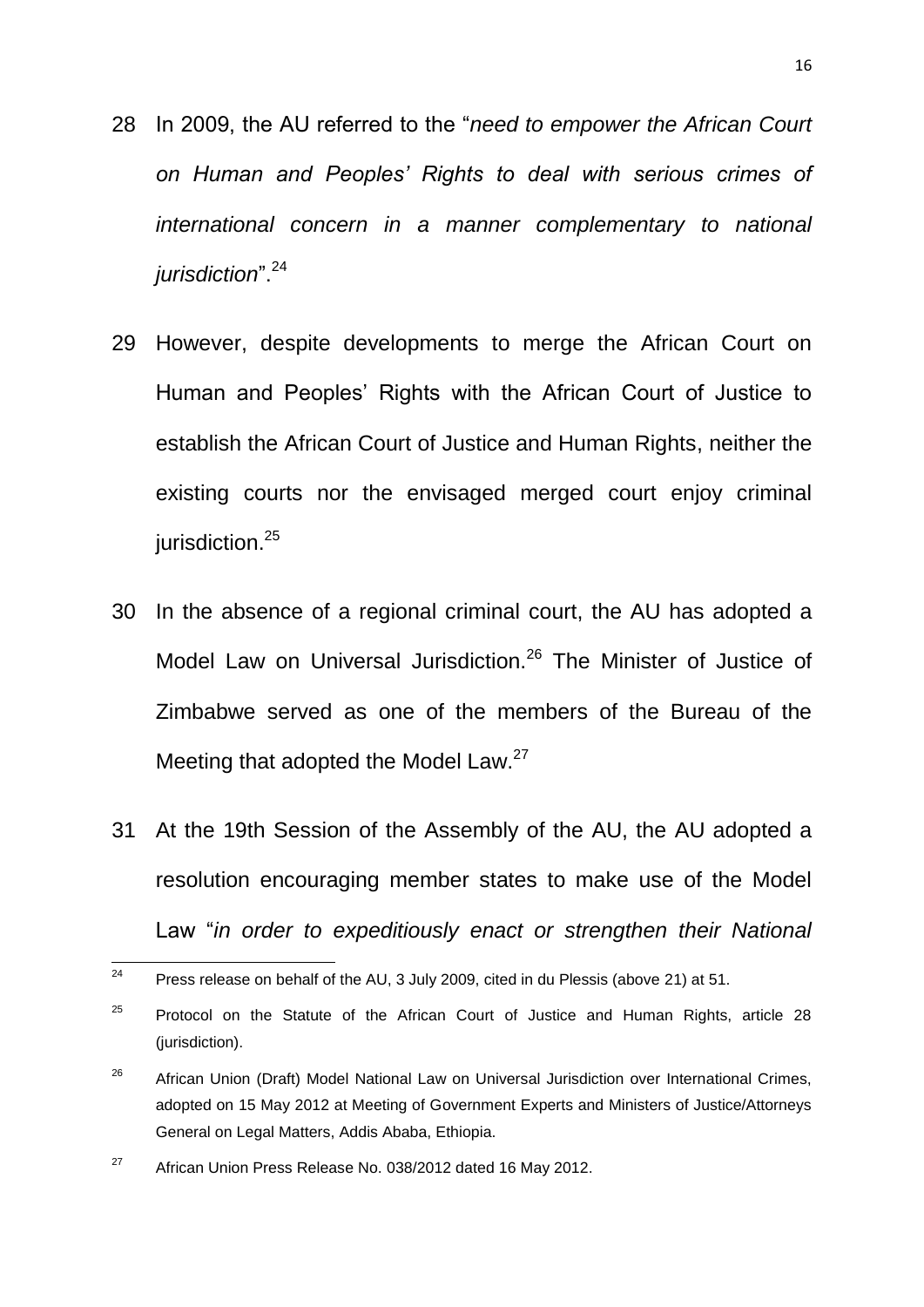*Laws in this area*" <sup>28</sup>

- 32 Accordingly, the African Union through the Assembly has called on member states to bring their domestic laws into line with the Model Law. The Model Law provides a framework in terms of which the courts of one African state will exercise jurisdiction over international crimes committed in another African state. In the absence of an African regional court with criminal jurisdiction, the exercise of universal jurisdiction by one African state over another is an alternative means of 'regionalising' international justice on the continent<sup>29</sup>
- 33 The Model Law is clear on the question regarding the stage at which the presence of an accused person in the territory of the state exercising jurisdiction is required. Article 4(1) provides:

"*The Court shall have jurisdiction to try any person charged with committing a crime prohibited under this law, regardless of whether such crime is alleged to have been committed in the territory of the State or abroad and irrespective of the nationality of the victim, provided that such person shall be within the territory of the State at the commencement of the trial."* (emphasis added)

<sup>28</sup> 19<sup>th</sup> Session of the Assembly of the African Union, 15-16 July 2012, Addis Ababa, Assembly AU Decision 419 (XIX) para 11.

<sup>29</sup> C Chernor Jalloh 'Regionalizing International Criminal Law?' *International Criminal Law Review*  9 (2009) 445-499.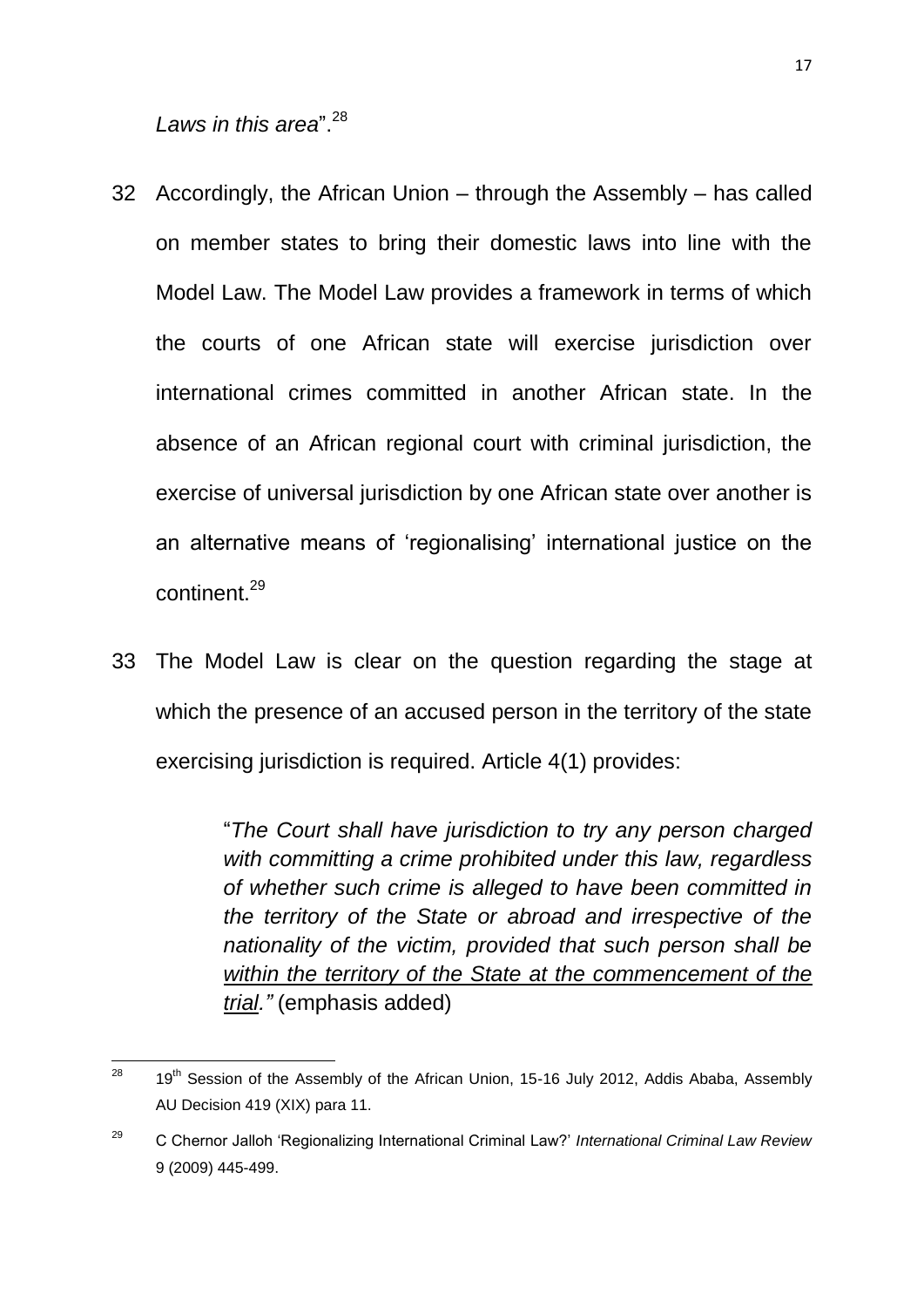- 34 Article 5 provides further that the prosecuting authority "*shall have the power to prosecute before the Court any person in the territory of the State who is alleged to have committed a crime prohibited under this law*" (emphasis added). Accordingly, prosecution in absentia is not permissible under the Model Law. Read with article 4, the Model Law requires the accused to be present when the trial commences.
- 35 The Model Law also commits prosecuting authorities to afford "*the widest measure of mutual legal assistance in investigations, prosecutions and judicial proceedings*" in relation to crimes under the law.<sup>30</sup> As noted below, Zimbabwe and South Africa have already made a legal commitment in these terms under a SADC instrument.
- 36 In summary, the following aspects of international law at the regional level in Africa are significant:
	- 36.1 Under the African human rights system embodied by the African Charter:
		- 36.1.1 South Africa and Zimbabwe are both parties to the African Charter, which specifically prohibits

<sup>18</sup>

<sup>30</sup> Article 18(1) of the Model Law.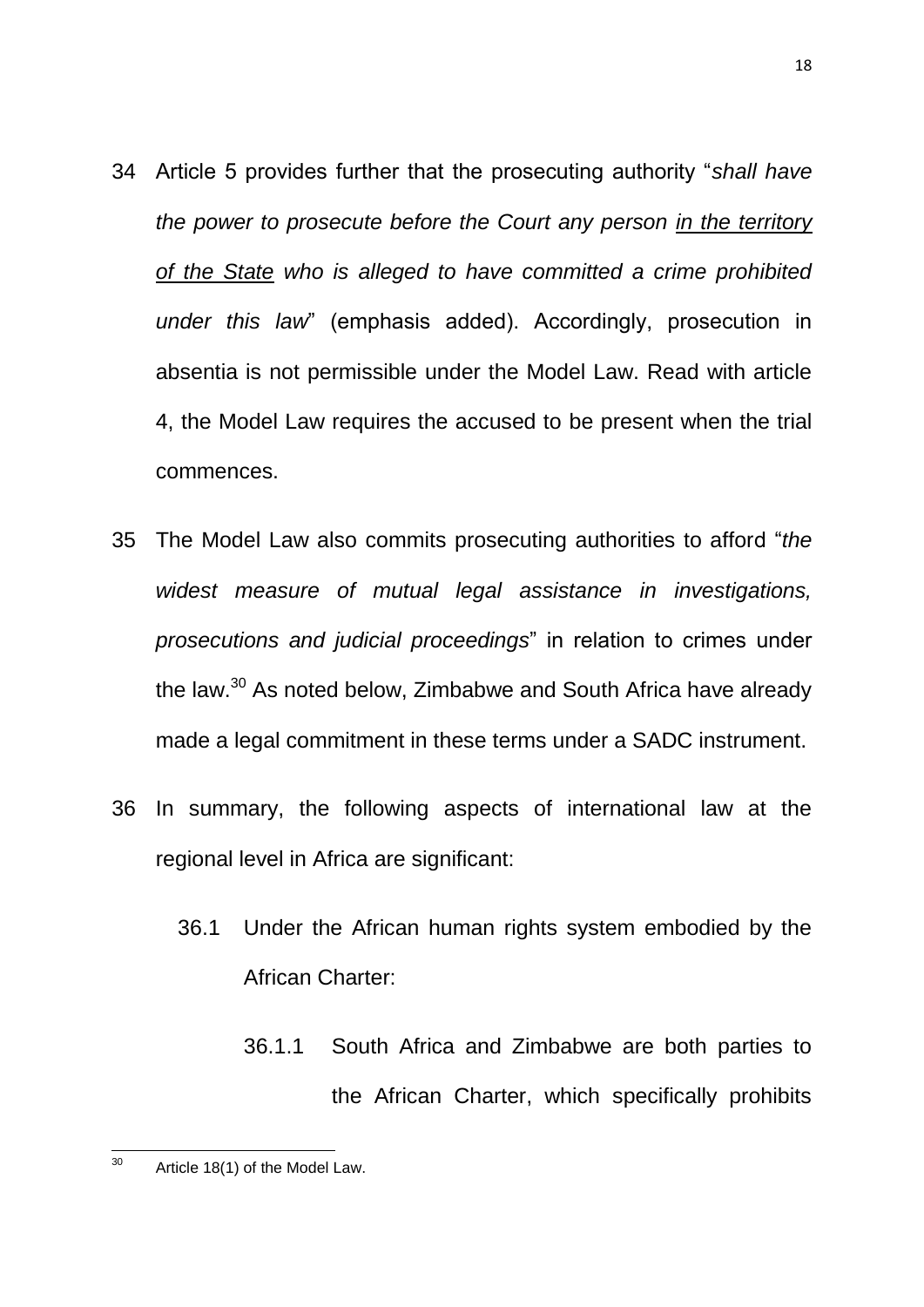torture in article 5.

- 36.1.2 The African Commission has held that the Charter requires state parties to investigate and punish torturers.
- 36.1.3 Article 1 of the Charter requires state parties to take legislative and other measures to give effect to their obligations.
- 36.2 In relation to international criminal law:
	- 36.2.1 African states and institutions have at all stages affirmed the need to prosecute international crimes and recognised universal jurisdiction as one means to do so.
	- 36.2.2 Concern has been expressed at the need for the 'regionalisation' of international criminal law in Africa.
	- 36.2.3 A regional court with criminal jurisdiction has been proposed, but not established. However, the AU has adopted a Model Law on Universal Jurisdiction and called on states to use it to adopt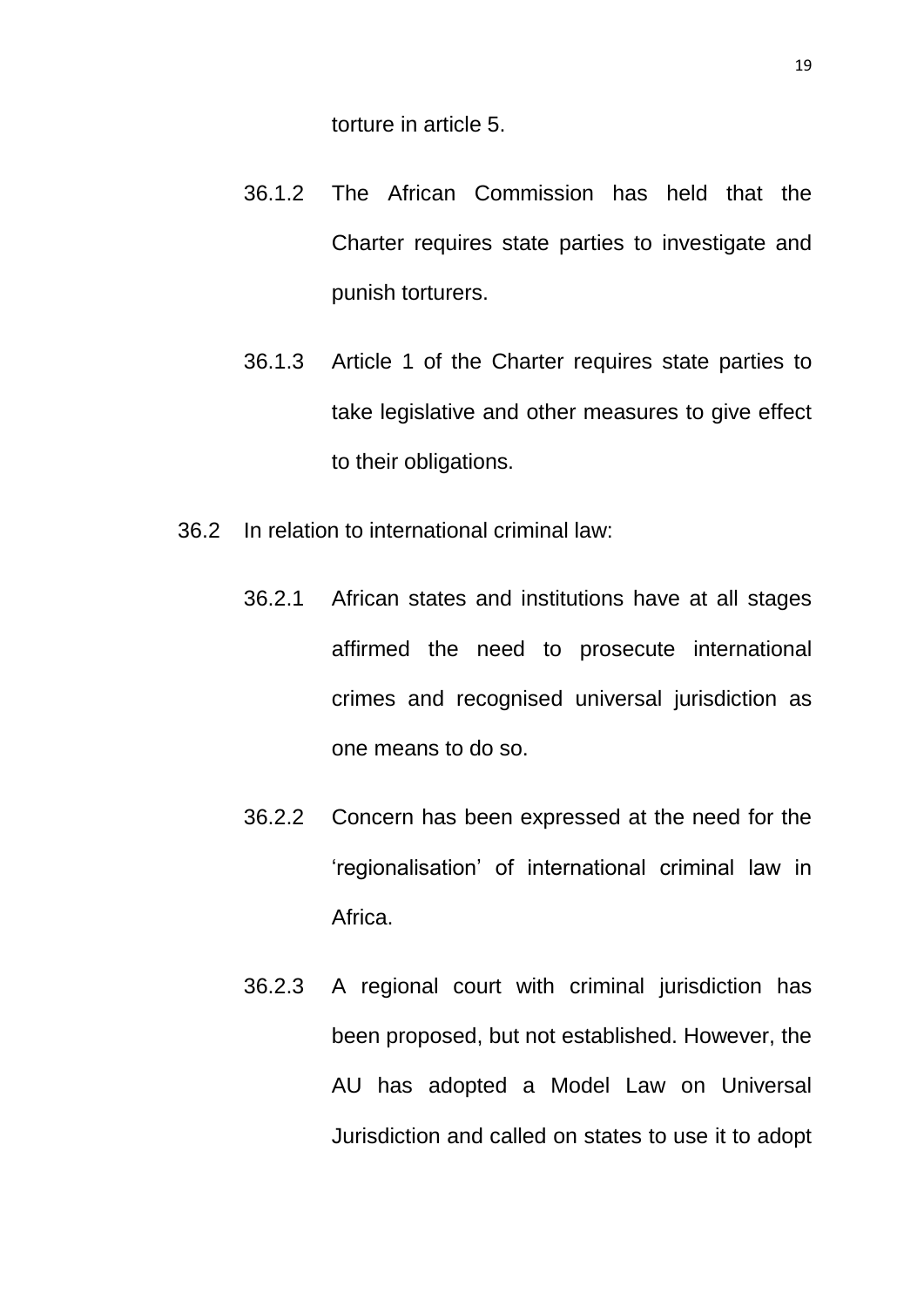or strengthen national laws.

- 36.2.4 In terms of the Model Law, states have jurisdiction provided that the accused is in the territory of the relevant state at the commencement of the trial. Presence is not required during investigation.
- 37 The significance of these regional international law developments will be addressed further below, after considering the sub-regional instruments adopted at SADC level.

#### <span id="page-19-0"></span>**SADC INSTRUMENTS AND AUTHORITIES**

- 38 An assessment of the principles of international law relevant to the present matter must take into account the particular legal relationship of South Africa and Zimbabwe as members of SADC and the web of mutual legal obligations that they have undertaken as sovereign nations.
- 39 SADC is an inter-governmental organization headquartered in [Gaborone,](http://en.wikipedia.org/wiki/Gaborone) [Botswana.](http://en.wikipedia.org/wiki/Botswana) It was formally established in August 1992, replacing the Southern African Development Coordination Conference established in 1980. Its goal is to further socio-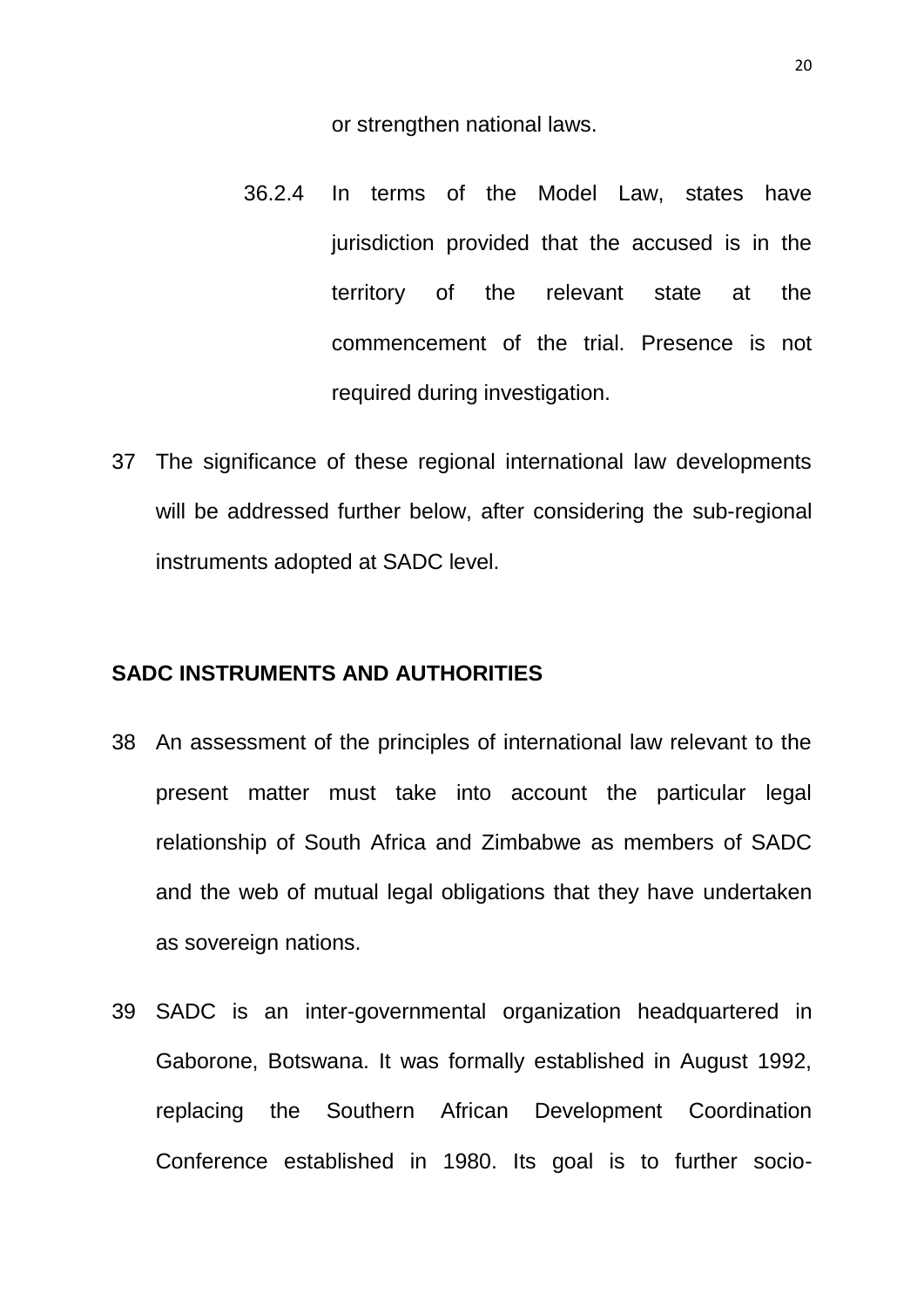economic cooperation and integration as well as political and security cooperation among 15 southern African states, which include South Africa and Zimbabwe. SADC complements the role of the [African Union.](http://en.wikipedia.org/wiki/African_Union)

- 40 SADC was established in terms of the SADC Treaty, which has been ratified by all of the member states. In the recent judgment in *The Government of the Republic of Zimbabwe v Fick*, this Court (per Mogoeng CJ) confirmed that the SADC Treaty has been approved by the South African Parliament and is therefore binding on South Africa.<sup>31</sup> Mogoeng CJ further confirmed that Zimbabwe has ratified the SADC Treaty $32$  and is bound to act in accordance with it. $33$
- 41 The SADC Treaty refers in its Preamble to "*the need to involve the people of the Region centrally in the process of development and integration, particularly through the guarantee of democratic rights, observance of human rights and the rule of law*". In terms of article 5 of the SADC Treaty, the objectives of SADC include to:

41.1 "*promote common political values, systems and other* 

 $31$ <sup>31</sup> *The Government of the Republic of Zimbabwe v Fick and Others* 2013 (5) 325 (CC) at para 30.

 $32$  Zimbabwe ratified the SADC Treaty on 17 November 1992.

<sup>33</sup> *Fick* at para 34.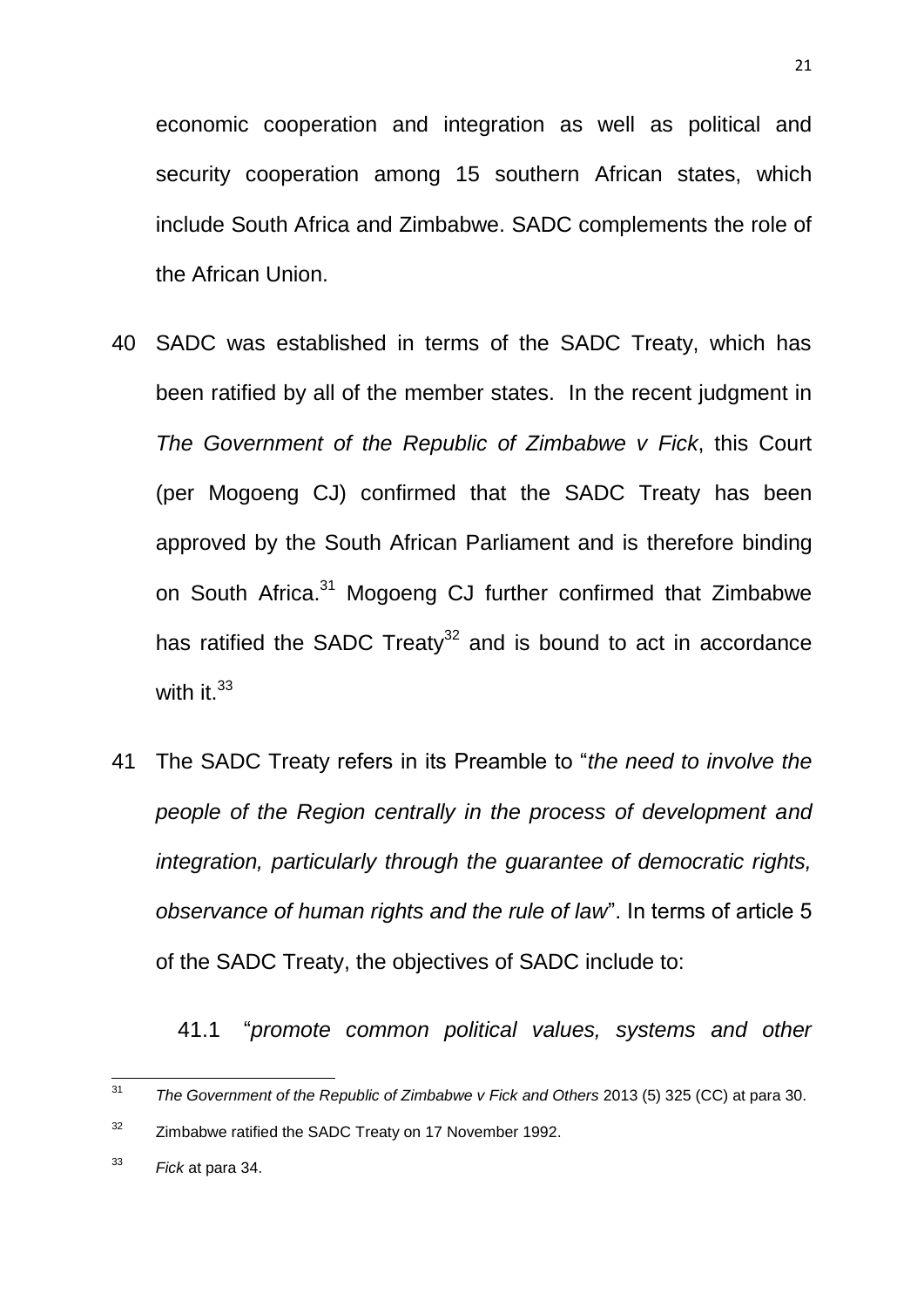*shared values which are transmitted through institutions*  which are democratic, legitimate and effective";<sup>34</sup>

- 41.2 "*consolidate, defend and maintain democracy, peace, security and stability*".<sup>35</sup>
- 41.3 "*achieve complementarity between national and regional strategies and programmes*".<sup>36</sup>
- 42 The SADC Treaty provides in article 21 for broad areas of cooperation among the member states. These include "*politics, diplomacy, international relations, peace and security*". The Treaty accordingly commits the member states to substantial cooperation across wide-ranging areas.
- 43 In *Fick*, the Court held that South African law must be interpreted, and if necessary, developed, to support and affirm Southern African Development Community (SADC) structures and instruments and the responsibilities that accompany such structures. Mogoeng CJ concluded that it was necessary to develop the South African common law to facilitate the enforcement in South Africa of decisions of the SADC Tribunal:

<sup>34</sup> Article 5(1)(b) of the SADC Treaty.

 $35$  Article 5(1)(c) of the SADC Treaty.

 $36$  Article 5(1)(e) of the SADC Treaty.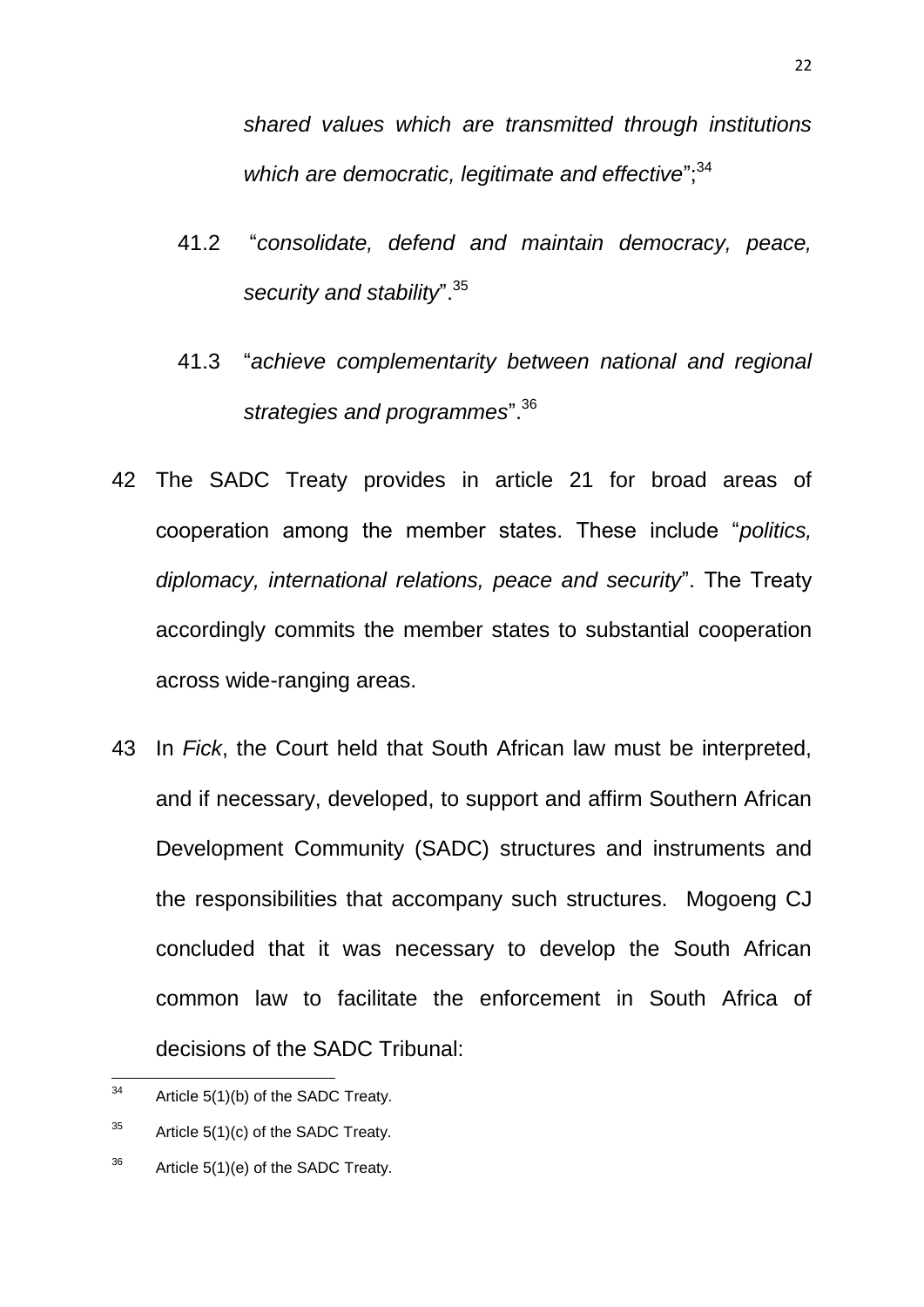"*South Africa has essentially bound itself to do whatever is legally permissible to deal with any attempt by any Member State to undermine and subvert the authority of the Tribunal and its decisions as well as the obligations under the Amended Treaty. Added to this, are our own constitutional obligations to honour our international agreements and give practical expression to them, particularly when the rights provided for in those agreements, such as the Amended Treaty, similar to those provided for in our Bill of Rights, are sought to be vindicated. We are also enjoined by our Constitution to develop the common law in line with the spirit, purport and objects of the Bill of Rights.*" 37

44 In *Tsebe*, in the specific context of crime in the region, this Court recognised that

> "*South Africa and Botswana are also signatories to other SADC treaties and protocols in terms of which they have bound themselves to work together and with other SADC countries to combat crime in the SADC region*". 38

45 In *Tsebe*, Zondo AJ, writing for the majority of this Court, referred to "*South Africa's obligations under treaties concluded with other states in terms of which they must co-operate to fight crime, particularly in the SADC region*", emphasising that "*Government must not only fight crime but it must also be seen as sparing no* 

 $37$ <sup>37</sup> *Fick* at para 59.

<sup>38</sup> *Tsebe* at para 34.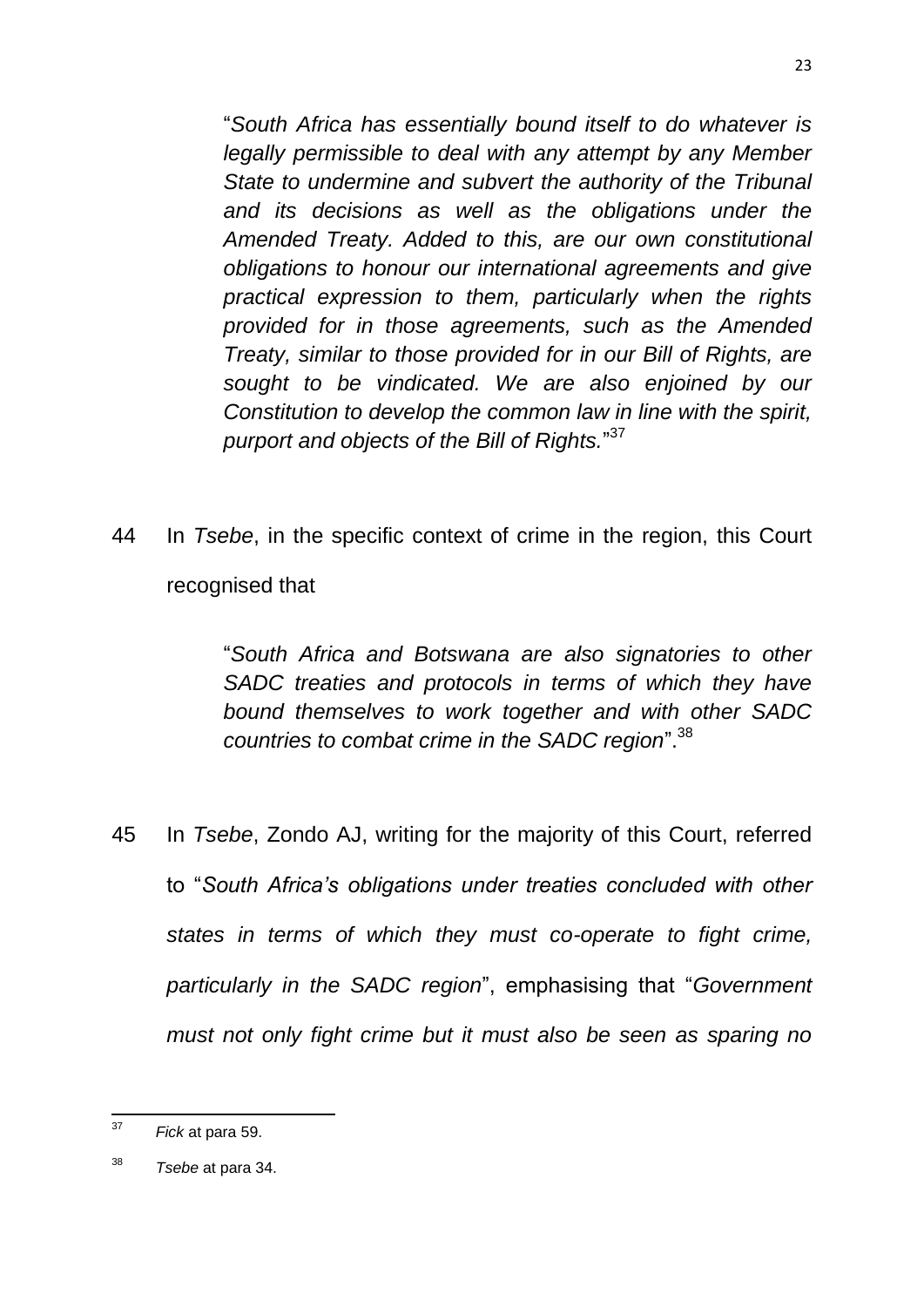*effort in fighting crime*".<sup>39</sup>

- 46 The following SADC instruments are relevant in this regard:
	- 46.1 the Protocol on Combating Illicit Drugs;<sup>40</sup>
	- 46.2 the Protocol on Politics, Defence and Security Cooperation;<sup>41</sup>
	- 46.3 the Protocol Against Corruption;<sup>42</sup>
	- 46.4 the Protocol on the Control of Firearms, Ammunition and Other Related Materials;<sup>43</sup>
	- 46.5 the Protocol on Mutual Legal Assistance in Criminal Matters; $44$  and

- <sup>41</sup> This protocol came into force on 2 March 2004. Zimbabwe ratified it on 2 February 2004. South Africa ratified it on 6 August 2003.
- $42$  This protocol came into force on 6 July 2005. Zimbabwe ratified it on 8 October 2004. South Africa ratified it on 15 May 2003.
- $43$  This protocol came into force on 8 November 2004. Zimbabwe ratified it on 20 February 2006. South Africa ratified it on 27 January 2003.
- 44 This protocol came into force on 1 March 2007. Zimbabwe and South Africa both signed it on 3 October 2002 in Kampala, Uganda.

 $39$ <sup>39</sup> *Tsebe* at para 64 (Zondo AJ for the majority). The concurring judgment per Cameron J (Froneman J, Skweyiya J and Van der Westhuizen J) endorsed para 64.

 $40$  This protocol came into force on 20 March 1999. See article 6, which commits member states to "establish appropriate mechanism (sic) for cooperation among enforcement agencies of the member states to promote effective enforcement" relating to illicit drugs.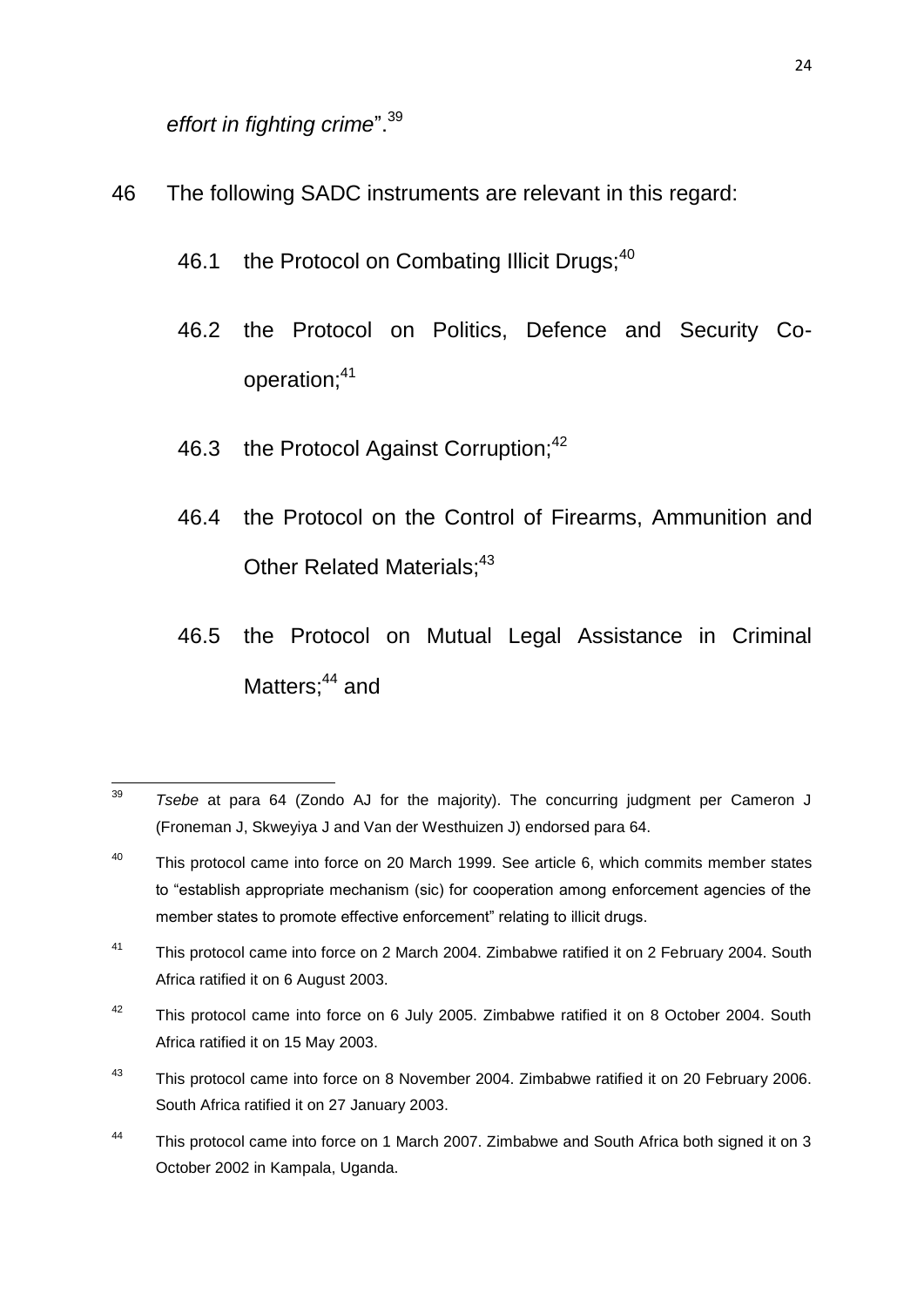46.6 the SADC Mutual Defence Pact.<sup>45</sup>

- 47 These specific SADC instruments, all of which are binding on South Africa and Zimbabwe, impose a range of obligations to cooperate in combatting crime in the SADC region.
	- 47.1 The SADC Protocol on Politics, Defence and Security Cooperation established the Organ on Politics, Defence and Security Cooperation. In terms of article 2(1), the specific objects of the Organ include to:
		- 47.1.1 "*protect the people and safeguard the development of the Region against instability arising from the breakdown of law and order, intra-state conflict, interstate conflict and aggression*"; 46
		- 47.1.2 "*promote the development of democratic institutions and practices within the territories of State Parties and encourage the observance of universal human rights as provided for in the Charters and Conventions of the Organisation of*

<sup>45</sup> This pact came into force on 17 August 2008.

 $46$  Article 2(1)(a).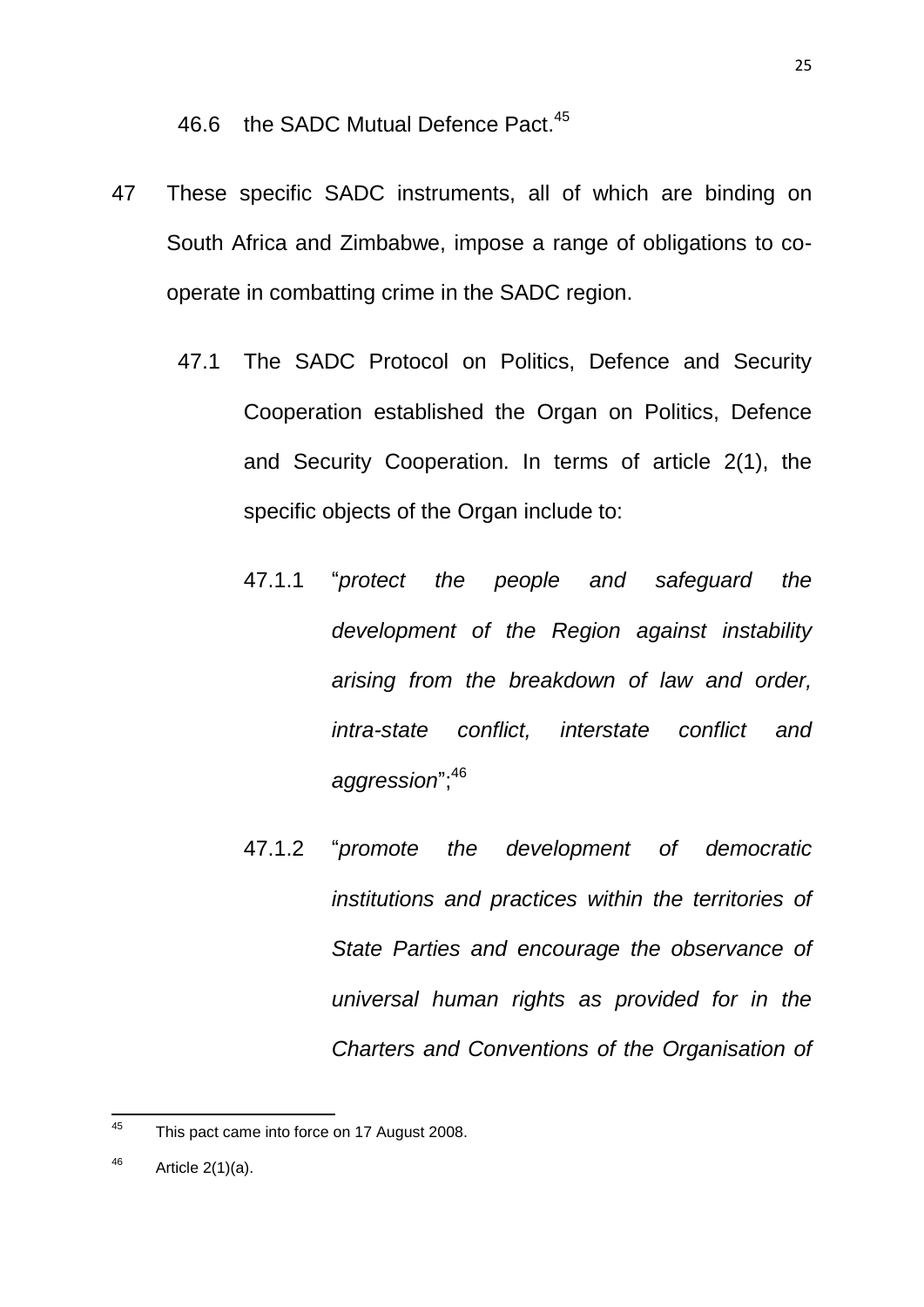- 47.2 The Protocol against Corruption states in the Preamble that it was adopted "*aware of the inter-relationships between corruption and other criminal activities*" and "*convinced of the need for a joint and concerted effort as well as the prompt adoption of a regional instrument to promote and facilitate cooperation in fighting corruption*".
- 47.3 Article 2(1) of the SADC Protocol on Mutual Legal Assistance in Criminal Matters records the commitment of SADC States (including South Africa and Zimbabwe) to extend to other member states "*the widest possible mutual legal assistance within the limits of the laws of their respective jurisdictions*". In terms of article 2(2), mutual legal assistance includes assistance in respect of investigations, prosecutions or proceedings.
- 48 In addition to the instruments referred to above, the SADC Summit adopted the SADC Principles and Guidelines Governing Democratic Elections (2004), which refer to the aspiration of "*a single vision, that of a shared future*" for the members of SADC.

48.1 The Principles record the commitment of member states to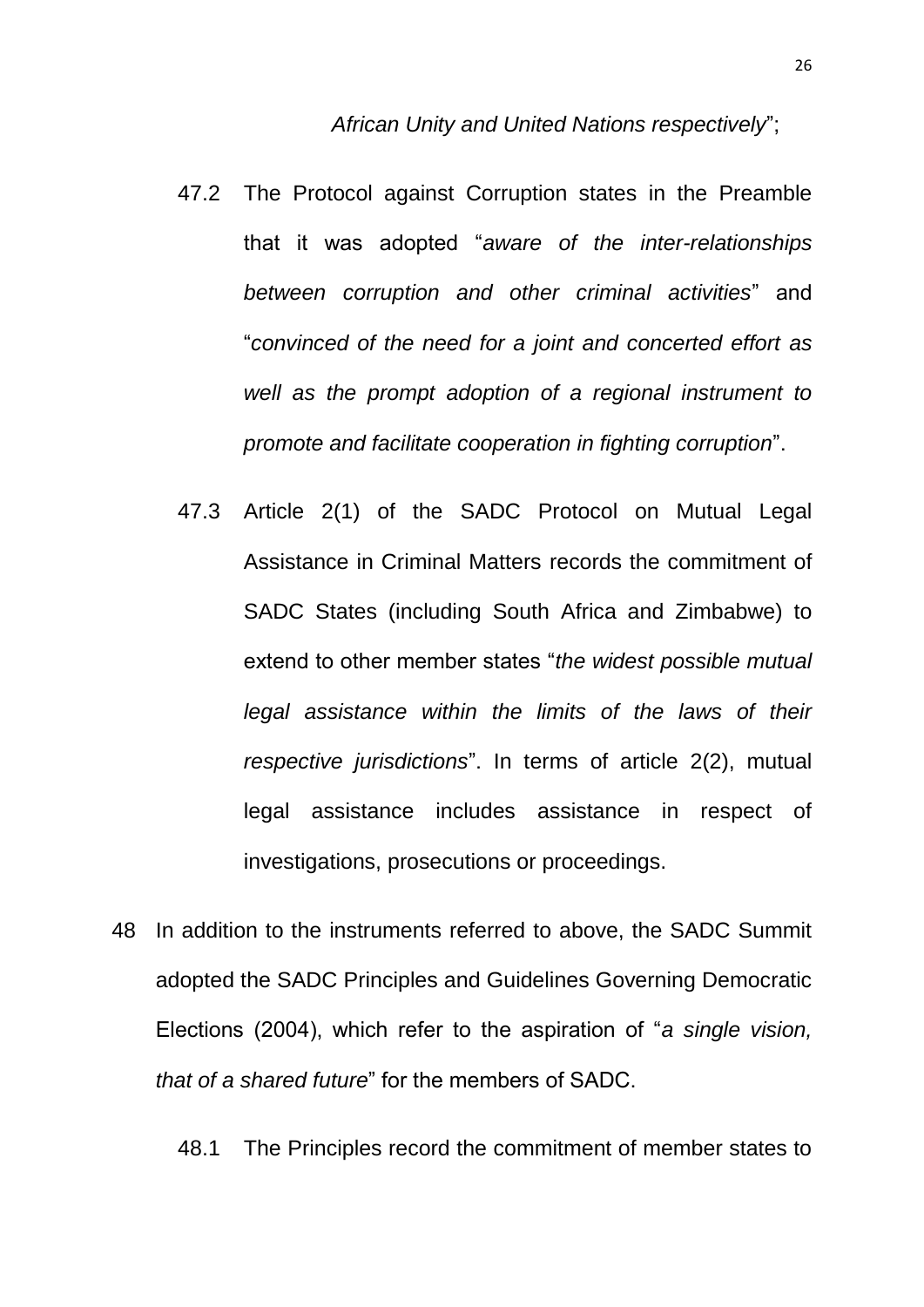adhere to a set of common principles in the conduct of elections, which include freedom of association and political tolerance.<sup>47</sup>

- 48.2 The Principles provide that the responsibilities of member states during elections include safeguarding the human and civil liberties of all citizens and ensuring that adequate security is provided to all parties participating in elections.<sup>48</sup>
- 49 In similar vein, the SADC Parliamentary Forum adopted Norms and Standards for Elections in the SADC Region (2001), which record a similar set of commitments regarding the conduct of elections.<sup>49</sup>
	- 49.1 The Norms and Standards describe one of the "problems" facing SADC members as follows:

"*It is common in some of the SADC countries that members of the electorate belonging to other parties have been intimidated, beaten up, tortured and even murdered for belonging to opposition parties and for openly expressing their support for their preferred party*".<sup>50</sup>

<sup>47</sup> Article 2(1) of the Principles.

<sup>&</sup>lt;sup>48</sup> Paragraphs 7.4 and 7.7 of the Principles.

<sup>&</sup>lt;sup>49</sup> The SADC Parliamentary Forum Norms and Standards for Elections in the SADC Region (2001), adopted on 25 March 2001.

 $50$  Paragraph 3 of the Norms and Standards.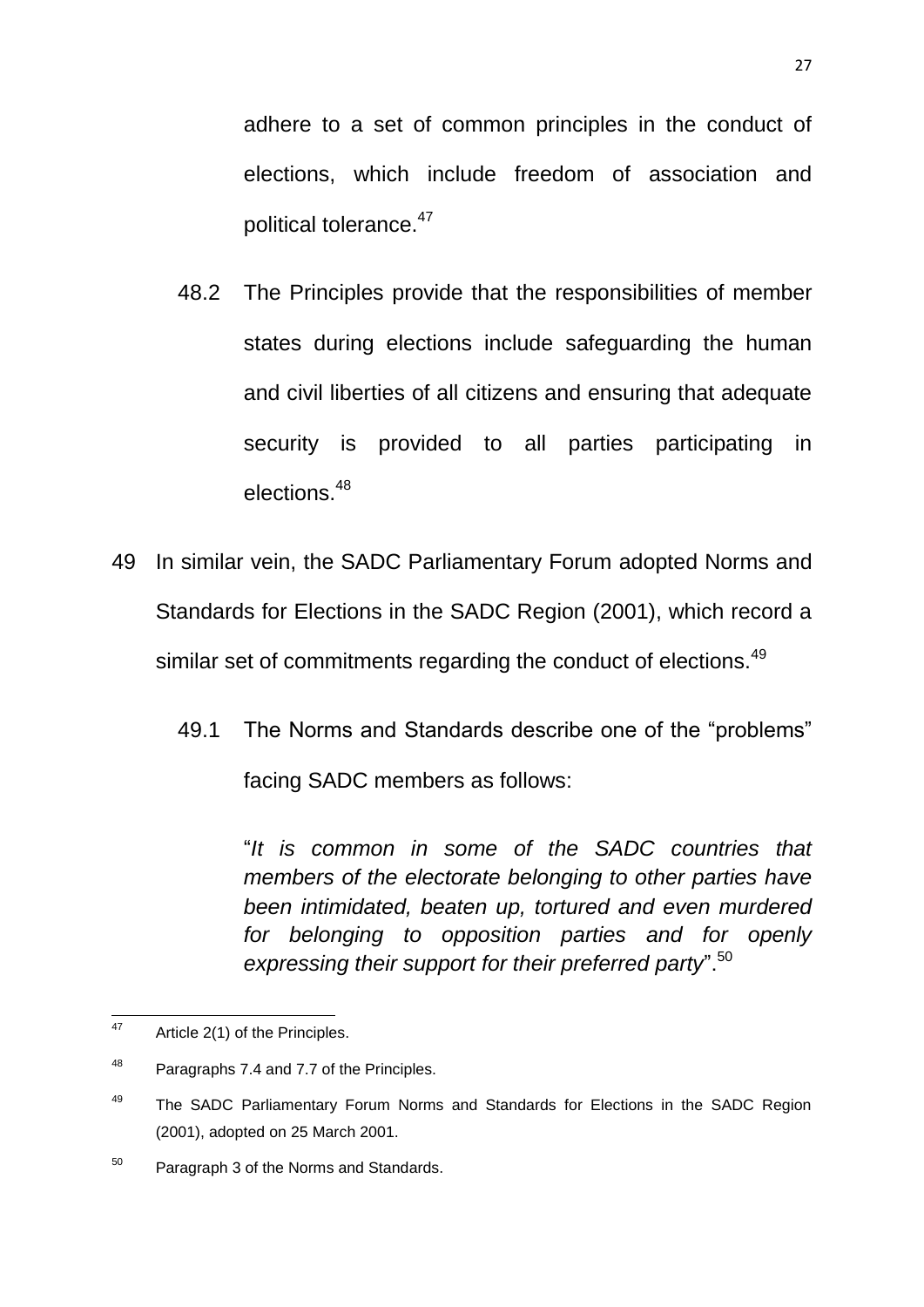- 49.2 The Norms and Standards set out a series of recommendations for action by member states to address this and other problems associated with the conduct of elections in all SADC states.
- 50 Accordingly, the SADC member states and South Africa and Zimbabwe in particular – have made mutual legal commitments regarding:
	- 50.1 Substantial cooperation in political and economic matters, including building common values and establishing effective institutions;
	- 50.2 The protection of human rights, specifically in the context of the conduct of elections;
	- 50.3 Cooperation regarding the combatting of various crimes that affect the region;
	- 50.4 A specific commitment to offer "*the widest possible mutual legal assistance within the limits of the laws of their respective jurisdictions*" in investigations, prosecutions and proceedings.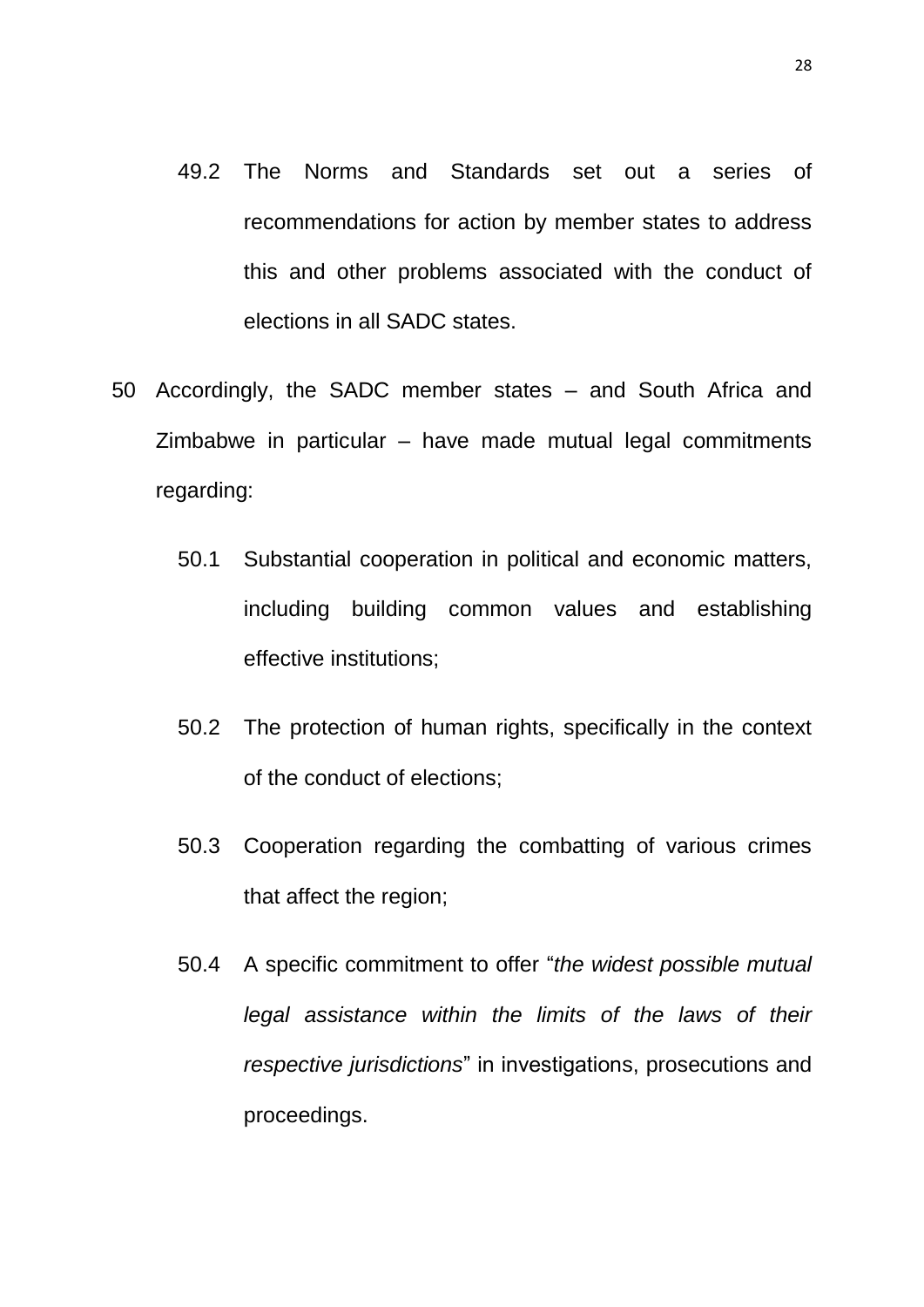51 The significance of the sub-regional (SADC) international law position, as well as the international law developments at regional (African) level discussed above, are developed in the next section.

# <span id="page-28-0"></span>**IMPACT OF AFRICAN AND SADC LAW ON THE ISSUES IN THIS CASE**

### <span id="page-28-1"></span>*Summary of African and SADC international law position*

52 South Africa and Zimbabwe are accordingly subject to a range of international law obligations at regional (African) and sub-regional (SADC) level regarding cooperation in investigating and prosecuting the crime of torture.

### 52.1 In particular, at **regional (African) level**:

- 52.1.1 Under the African human rights system embodied by the African Charter:
	- 52.1.1.1 South Africa and Zimbabwe are both parties to the African Charter, which specifically prohibits torture in article 5.
	- 52.1.1.2 The African Commission has held that the Charter requires state parties to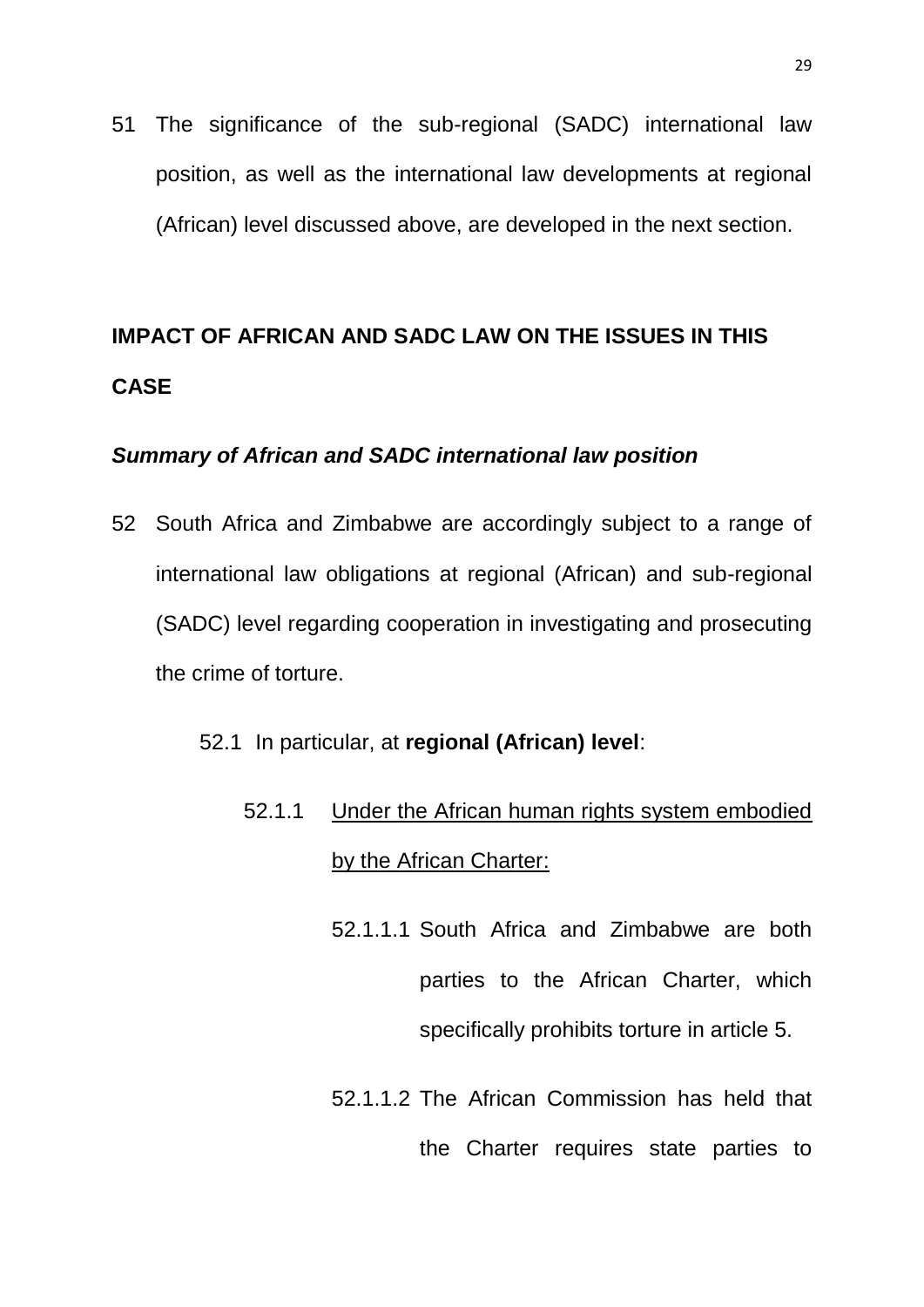investigate and punish torturers.

52.1.1.3 Article 1 of the Charter requires state parties to take legislative and other measures to give effect to their obligations.

#### 52.1.2 In relation to international criminal law:

- 52.1.2.1 African states and institutions have at all stages affirmed the need to prosecute international crimes and recognised universal jurisdiction as one means to do so.
- 52.1.2.2 Concern has been expressed at the need for the 'regionalisation' of international criminal law in Africa.
- 52.1.2.3 A regional court with criminal jurisdiction has been proposed, but not established. However, the AU has adopted a Model Law on Universal Jurisdiction and called on states to use it to adopt or strengthen national laws.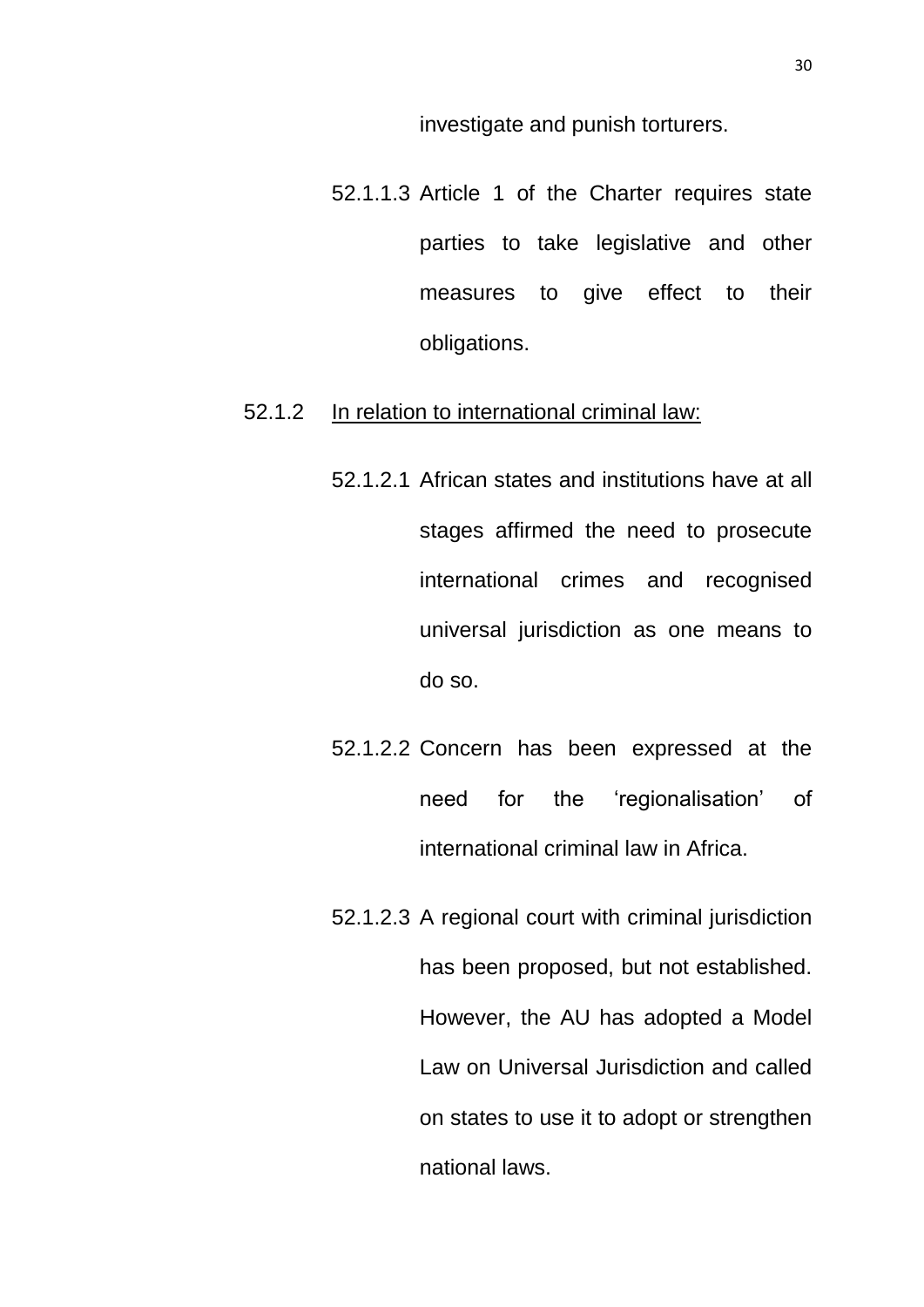- 52.1.2.4 In terms of the Model Law, states have jurisdiction provided that the accused is in the territory of the relevant state at the commencement of the trial. Presence is not required during investigation.
- 52.2 **At SADC level**, the two states have undertaken a web of inter-related obligations to all SADC member states, including one another, regarding:
	- 52.2.1 Substantial cooperation in political and economic matters, including building common values and establishing effective institutions;
	- 52.2.2 The protection of human rights, specifically in the context of the conduct of elections;
	- 52.2.3 Cooperation regarding the combatting of various crimes that affect the region;
	- 52.2.4 A specific commitment to offer "*the widest possible mutual legal assistance within the limits of the laws of their respective jurisdictions*" in investigations, prosecutions and proceedings.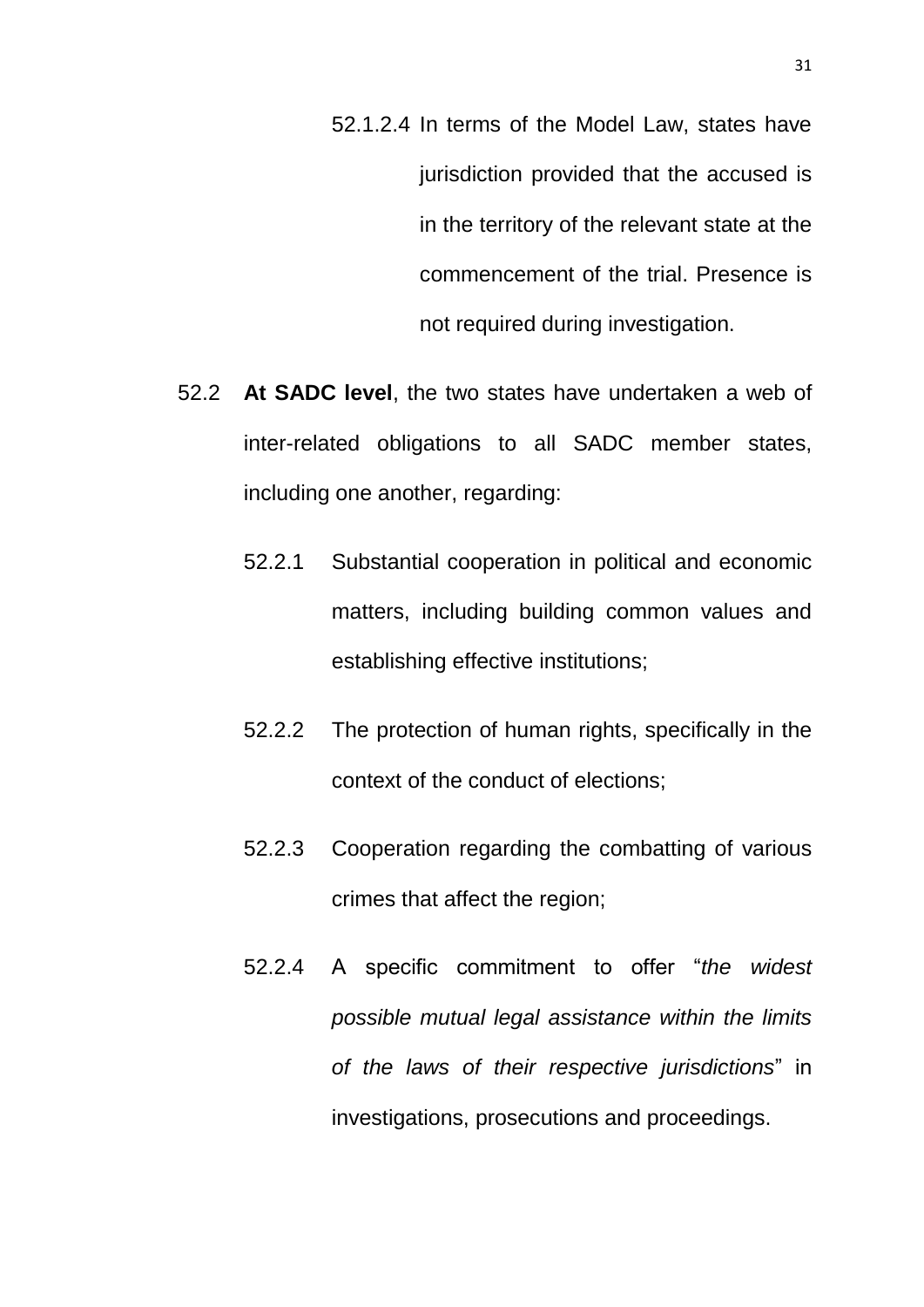53 The position under international law at regional and sub-regional level has two significant consequences for the issues arising in the present matter. The first concerns the interpretation of the relevant legislation regarding the *power* to investigate. The second concerns whether there is a *duty* to investigate in the circumstances.

#### <span id="page-31-0"></span>*Significance of regional law regarding power to investigate*

- 54 First, to the extent that there is any doubt regarding the *power* to investigate despite the physical absence from South Africa of the suspects, international law at African and SADC provides a strong basis to prefer an interpretation recognising such a power.
	- 54.1 In terms of section 233 of the Constitution and section 39(1)(b), the court should prefer an interpretation that is consistent with international law.
	- 54.2 In particular, the AU Model Law specifically recommends that national laws permit investigation (but not prosecution) without requiring the suspect to be present in the territory. In addition, at SADC level South Africa and Zimbabwe have undertaken obligations of mutual legal assistance that relate to, among other things, investigation.
	- 54.3 African and SADC international law developments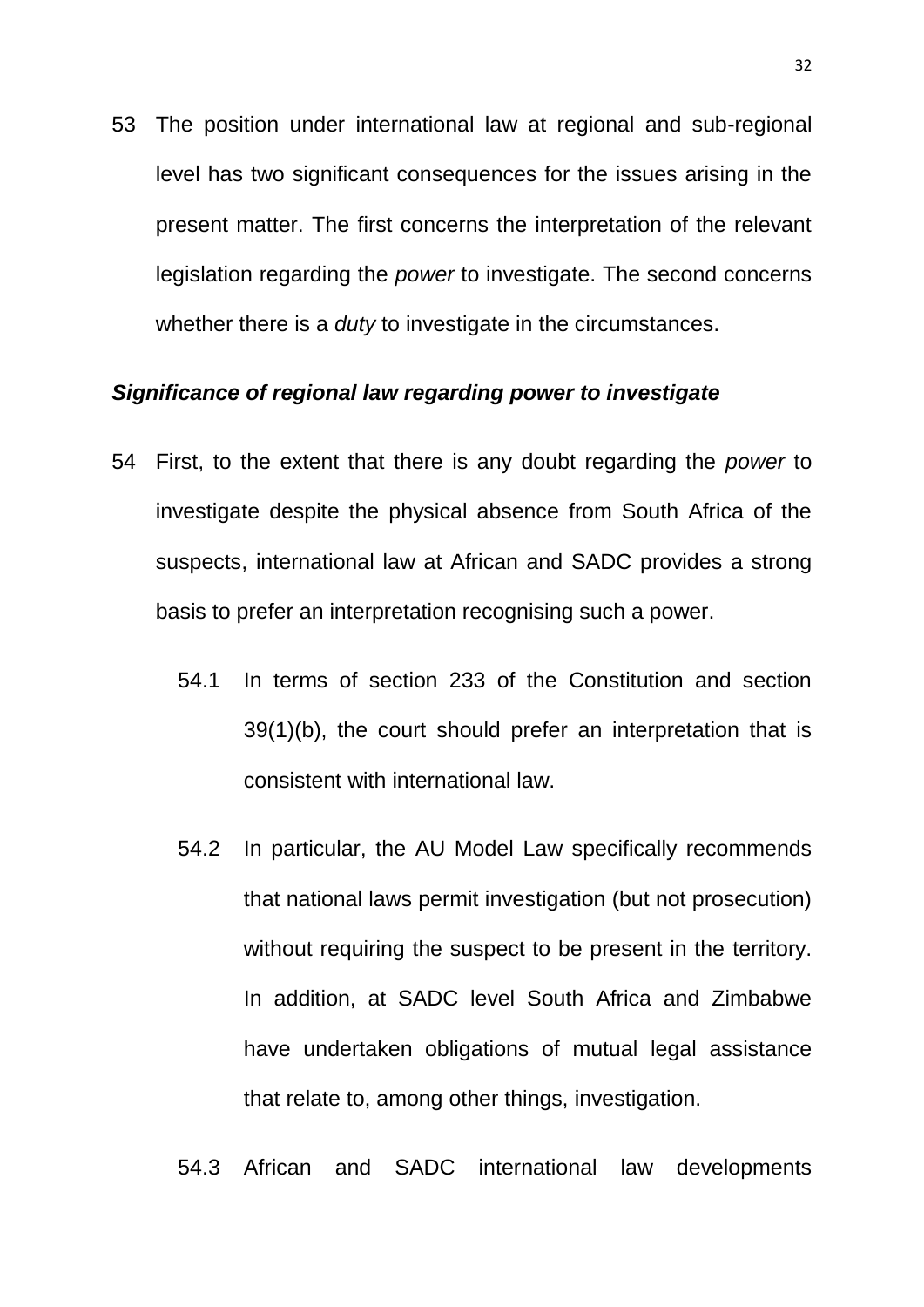therefore strongly support an interpretation of section 4(3) of the ICC Act that does not require the presence of a suspect for an investigation to be conducted.

### <span id="page-32-0"></span>*Significance of regional law for exercise of power to investigate*

### *(duty)*

- 55 Secondly, on the basis that the power to investigate without requiring the presence of a suspect is established, regional law has a bearing on the exercise of the power.
	- 55.1 In its written submissions, the SAPS argues that there is a *discretion* whether to investigate.
	- 55.2 This Court has held on a number of occasions that a statutory power, even a power framed in discretionary language, may entail an authorisation to act coupled with an obligation to do so. $51$  It is submitted that the power to investigate an alleged international crime reported to the SAPS and the NPA is a power of that nature. This must be so, having regard to the obligations of South Africa to investigate and prosecute international crimes – both at

<sup>51</sup> <sup>51</sup> *S and Others v Van Rooyen and Others* (General Council of the Bar of South Africa Intervening) 2002 (5) SA 246 (CC) at paras 181-182; *South African Police Service v Public Servants Association* 2007 (3) SA 521 (CC) para 35.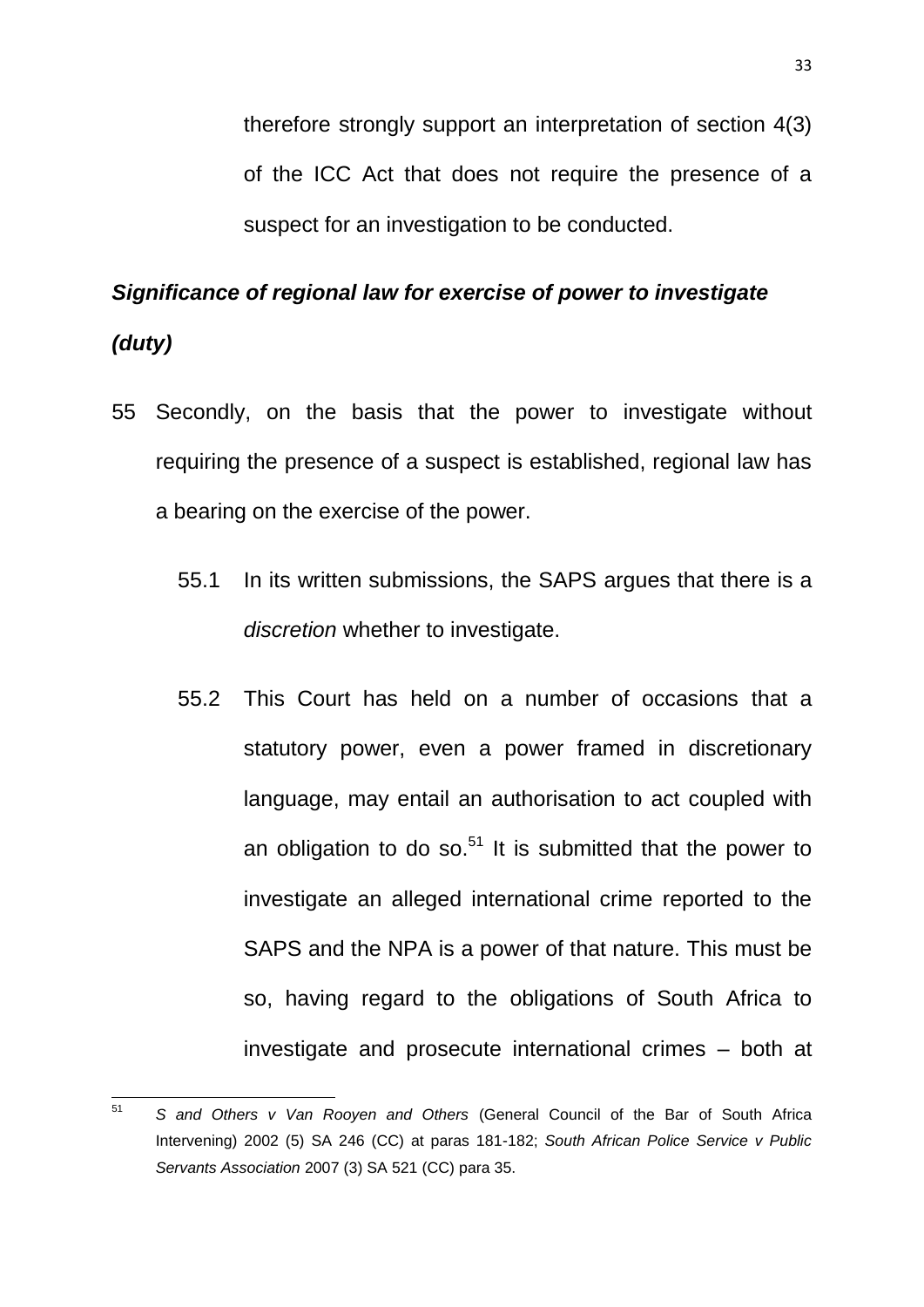general international law level and under regional instruments.

- 55.3 However, even if there is some form of discretion in respect of the power to investigate, the factors relevant to the exercise of that discretion must be informed by, among other considerations, the international law position under regional (African) and sub-regional (SADC) instruments.
- 55.4 The SAPS invokes a range of factors that it argues must inform whether an investigation should be conducted. The factors suggested by the SAPS fall into two broad categories.
	- 55.4.1 The first category are practical considerations, including methods of gathering information; the anticipated presence of perpetrators and resource allocation.<sup>52</sup>
	- 55.4.2 The second category consists of factors relating to the relationship between South Africa and Zimbabwe. These include 'Zimbabwe's sovereignty', extradition, 'comity', 'subsidiarity'

<sup>52</sup> SAPS written submissions p 47 para 84.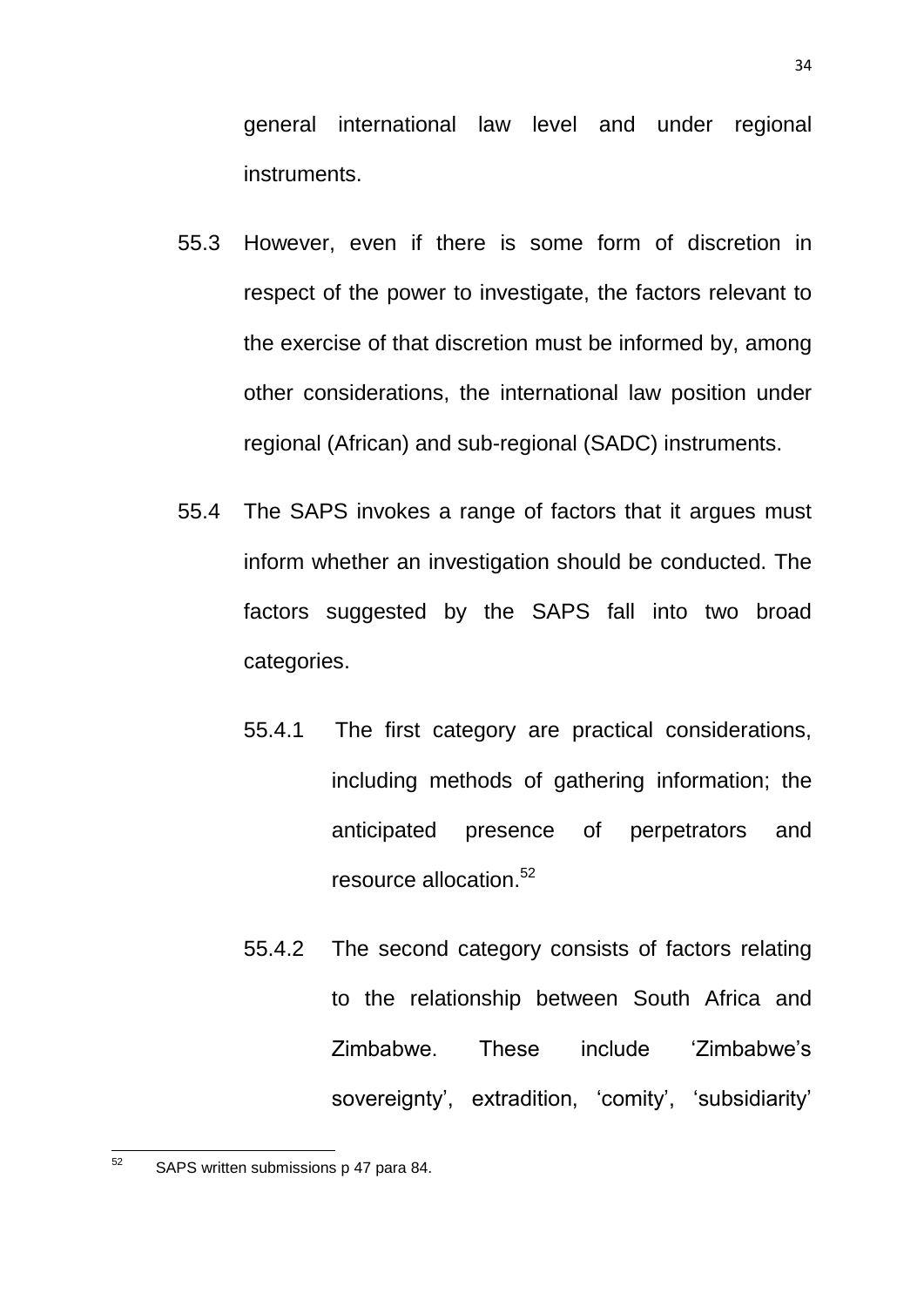and 'complementarity'.<sup>53</sup>

- 55.5 Before even addressing the content of any of the factors, it is submitted that  $-$  by their very nature  $-$  the majority are factors that can and should properly be taken into account at the later stage of making a decision whether to prosecute, *after investigation* of the allegations. Indeed, the SAPS itself contends that these factors all "require further consideration". This is especially true of the first category of practical considerations. For example, it is only possible to consider "*methods of gathering information*" and possible evidence by undertaking an investigation and attempting to do so. $54$  To the extent that these factors may permissibly be taken into account, they will be relevant to the decision whether to prosecute, informed by the investigation, and should not apply to a decision whether to investigate at all.
- 55.6 However, in relation to the *content* of the factors contended for by the SAPS, the following submissions are

<sup>53</sup> SAPS written submissions at p 47 para 84.

<sup>54</sup> In any event, in *Tsebe*, Zondo AJ (for the majority) held that "bringing foreign witnesses to South Africa to testify in trials relating to crimes committed outside South Africa" was not "an insurmountable difficulty" (at para 62).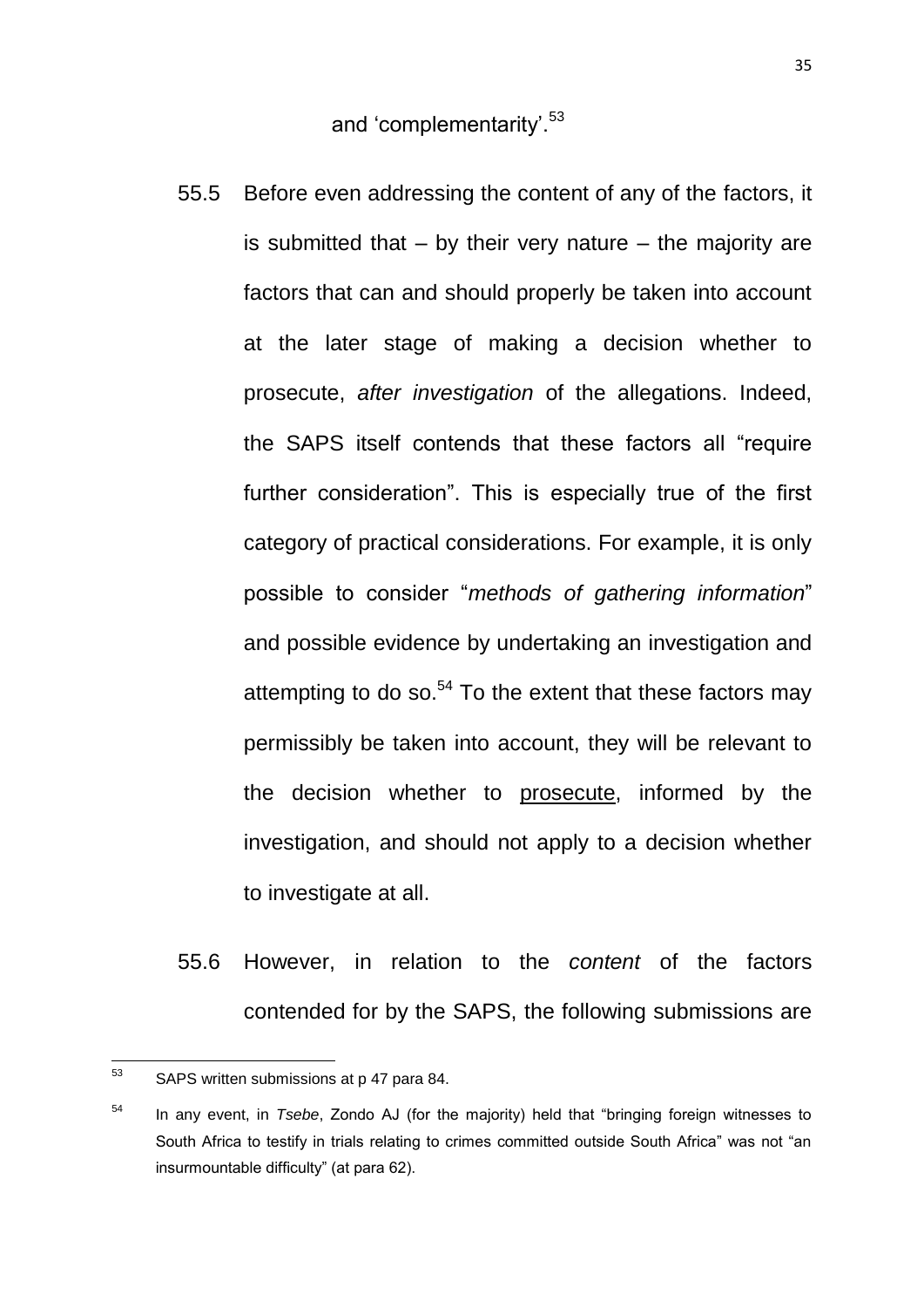made arising from the regional law analysis above:

- 55.6.1 SAPS makes the submission that the investigation will impact on Zimbabwe's sovereignty, arguing that *"[e]very investigation into conduct of officials detracts from the sovereignty of that state*." (emphasis added)
- 55.6.2 The SAPS fails to consider the *specific* relationship between South Africa and Zimbabwe. In particular, it gives no regard to the fact that Zimbabwe, in the exercise of its sovereignty, has voluntarily assumed a range of international law obligations regarding the combating of crime in the region and cooperation with SADC states. Zimbabwe has specifically assumed international law obligations – in instruments to which South Africa is a party - regarding:
	- 55.6.2.1 the prohibition on torture under the African Charter,
	- 55.6.2.2 obligations of mutual legal assistance to all SADC states.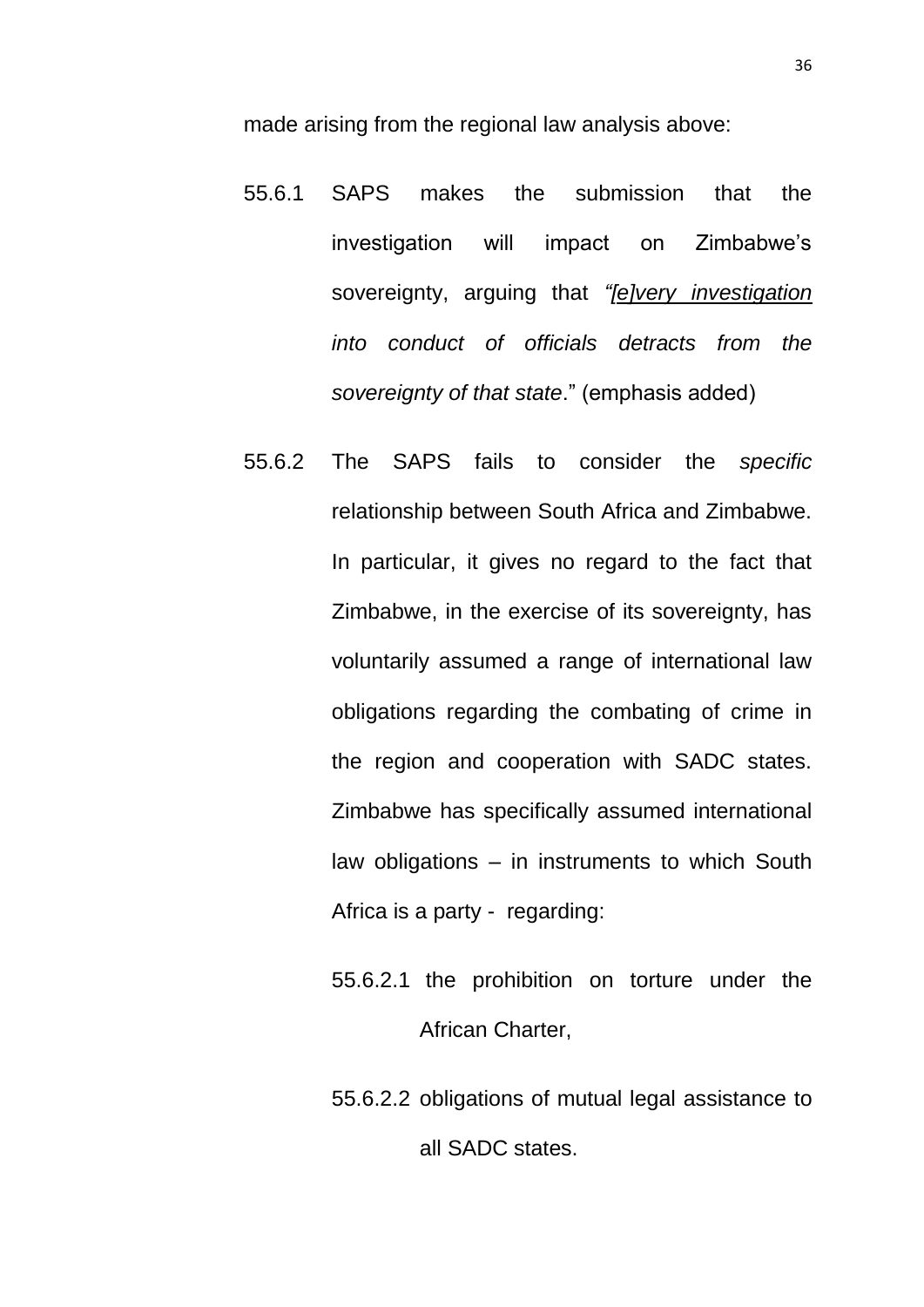- 55.6.3 In addition, Zimbabwe (through its Minister of Justice) played an active role in the adoption of the AU Model Law on universal jurisdiction.
- 55.6.4 South Africa and Zimbabwe have voluntarily adopted a wide range of regional multi-lateral treaties that reflect a legal relationship premised on close interaction and cooperation, rather than a strictly arms-length, territorial relationship.
- 55.6.5 In this regard, the comparison by SAPS to BRICS countries such as Russia and China is inapposite. While South Africa has committed to substantial economic cooperation with the BRICS states, these states have not made the extensive legal commitments of South Africa and Zimbabwe under African and SADC instruments.
- 55.7 In the circumstances, it is submitted that the extensive legal relationship between South Africa and Zimbabwe reflects the exercise of their sovereign power to conclude treaties. Giving effect to the power to investigate the alleged crimes committed in Zimbabwe constitutes a proper recognition of that relationship and of the sovereign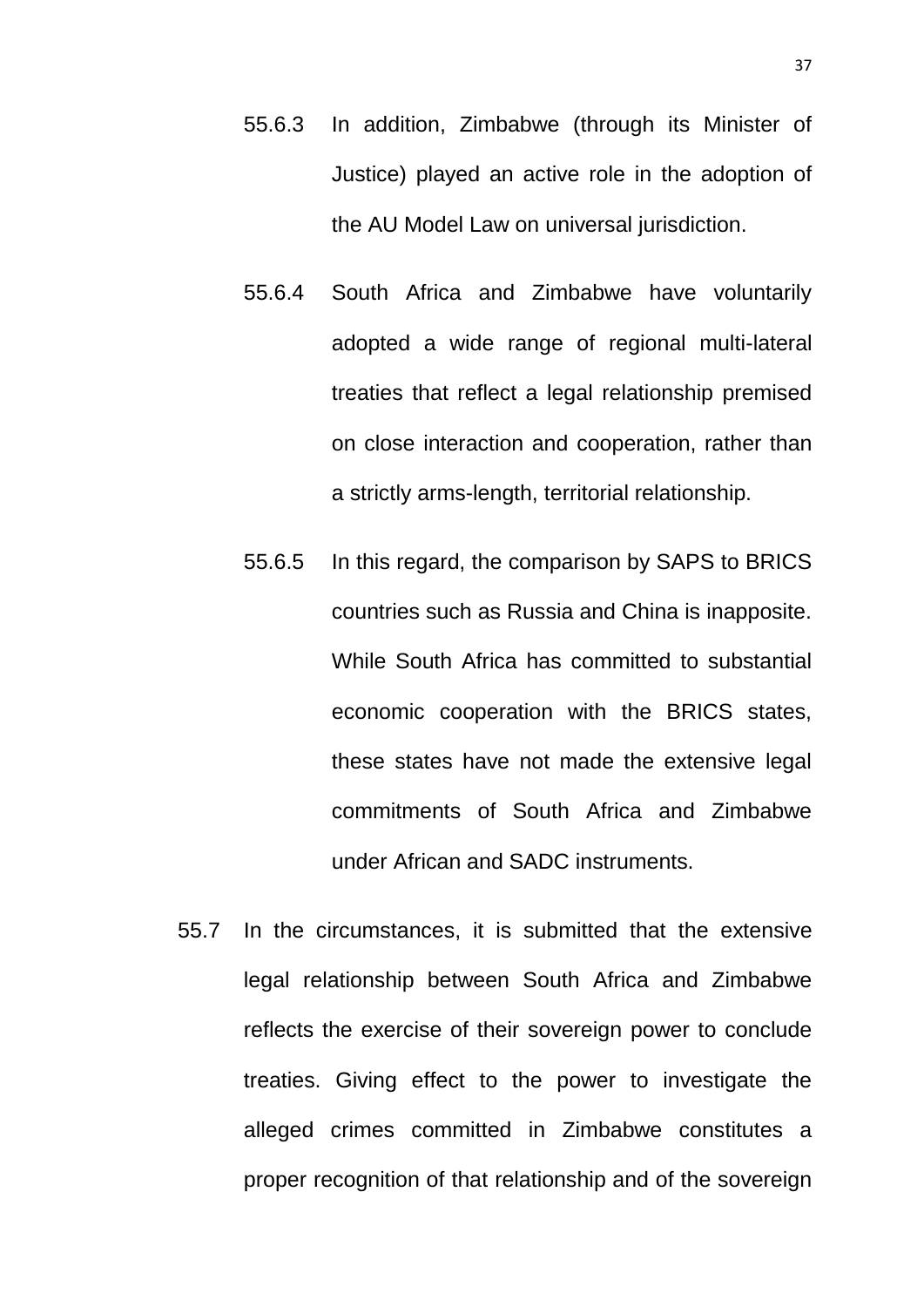acts of both states. In effect, an investigation would give effect to the intention of both states as embodied in the web of regional treaties that bind them.

#### <span id="page-37-0"></span>**CONCLUSION**

- 56 South Africa and Zimbabwe are party to a number of regional (African) and sub-regional (SADC) international instruments.
- 57 The principles and developments at African and SADC level strongly support an interpretation of the legislative provisions in issue in this matter empowering the SAPS and the NPA to conduct an investigation even without the presence of the alleged perpetrators.
- 58 To the extent that there is any discretion to be exercised regarding the power to investigate, international law at African and SADC level would warrant the exercise of the power to investigate in the particular circumstances of this matter, particularly having regard to the specific legal relationship between South Africa and Zimbabwe.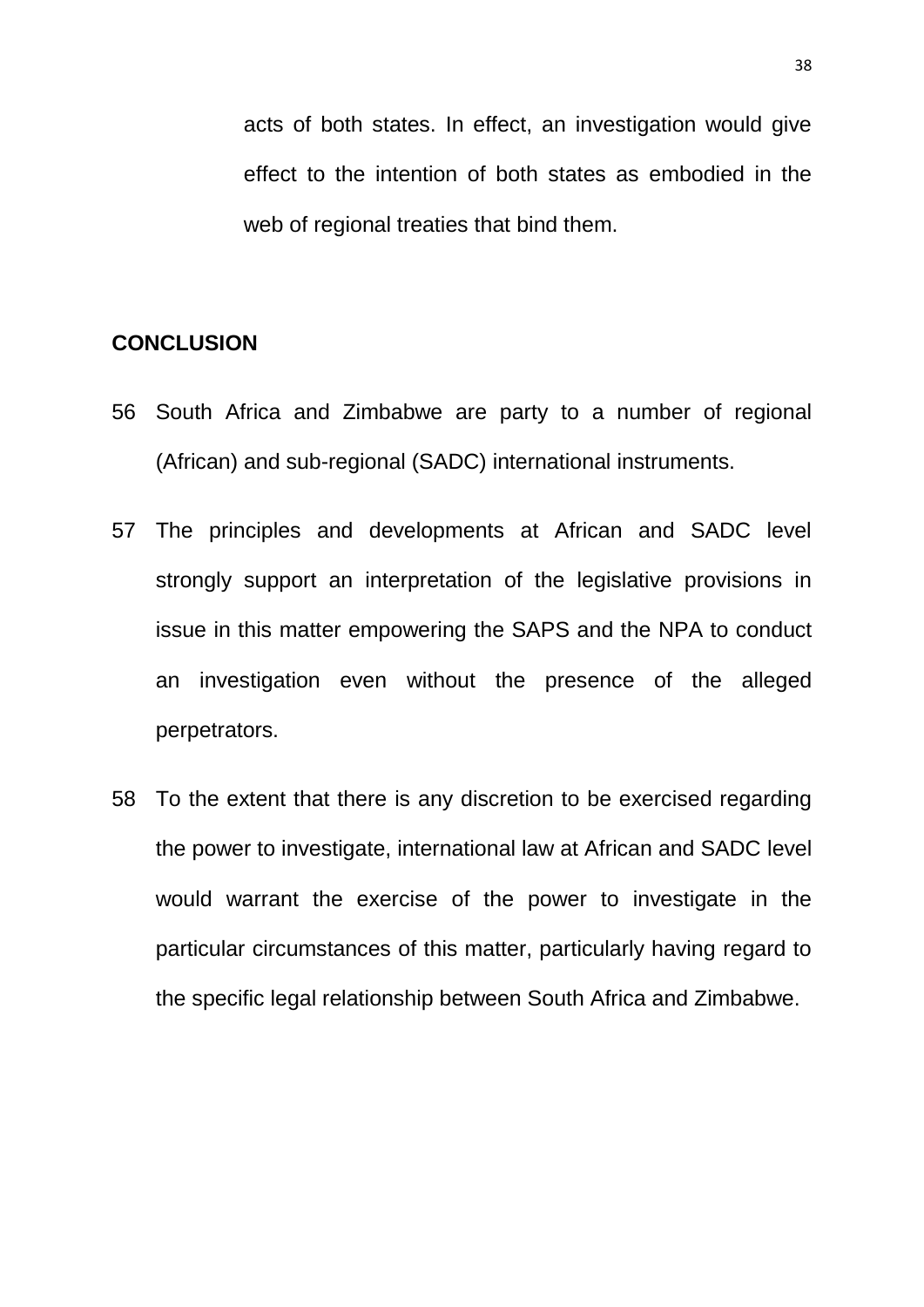## **Jason Brickhill**

Counsel for Seventh Amicus Curiae (CALS) Chambers, Johannesburg 12 May 2014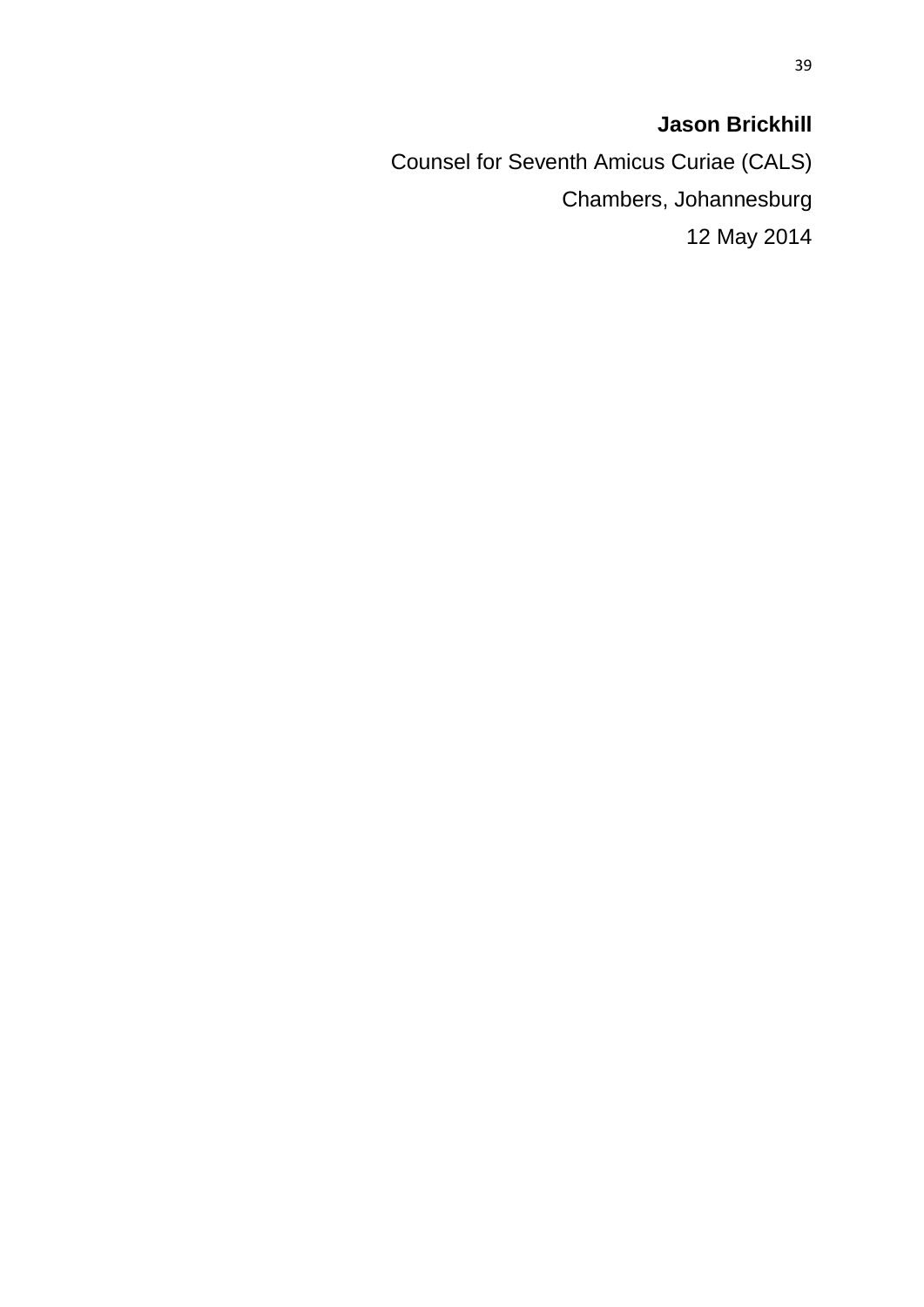## **LIST OF AUTHORITIES**

## **International instruments**

## African instruments

- African (Banjul) Charter on Human and Peoples' Rights, adopted 27 June 1981 and entered into force on 21 October, 1986
- African Union (Draft) Model National Law on Universal Jurisdiction over International Crimes, adopted on 15 May 2012 at Meeting of Government Experts and Ministers of Justice/Attorneys General on Legal Matters, Addis Ababa, Ethiopia
- Protocol on the Statute of the African Court of Justice and Human Rights, adopted on 1 July 2008

## SADC instruments

- SADC Treaty, adopted on August 17, 1992 and entered into force September 30, 1993
- The SADC Parliamentary Forum Norms and Standards for Elections in the SADC Region (2001), adopted on 25 March 2001
- SADC Principles and Guidelines Governing Democratic Elections (2004), adopted August 2004
- SADC Protocol on Combating Illicit Drugs, adopted on August 24 1996 entered into force March 20 1999
- SADC Protocol on Politics, Defence and Security Co-operation, adopted on August 14, 2001 entered into force March 2, 2004
- SADC Protocol Against Corruption, adopted 14 August 2001 and entered into force 6 August 2003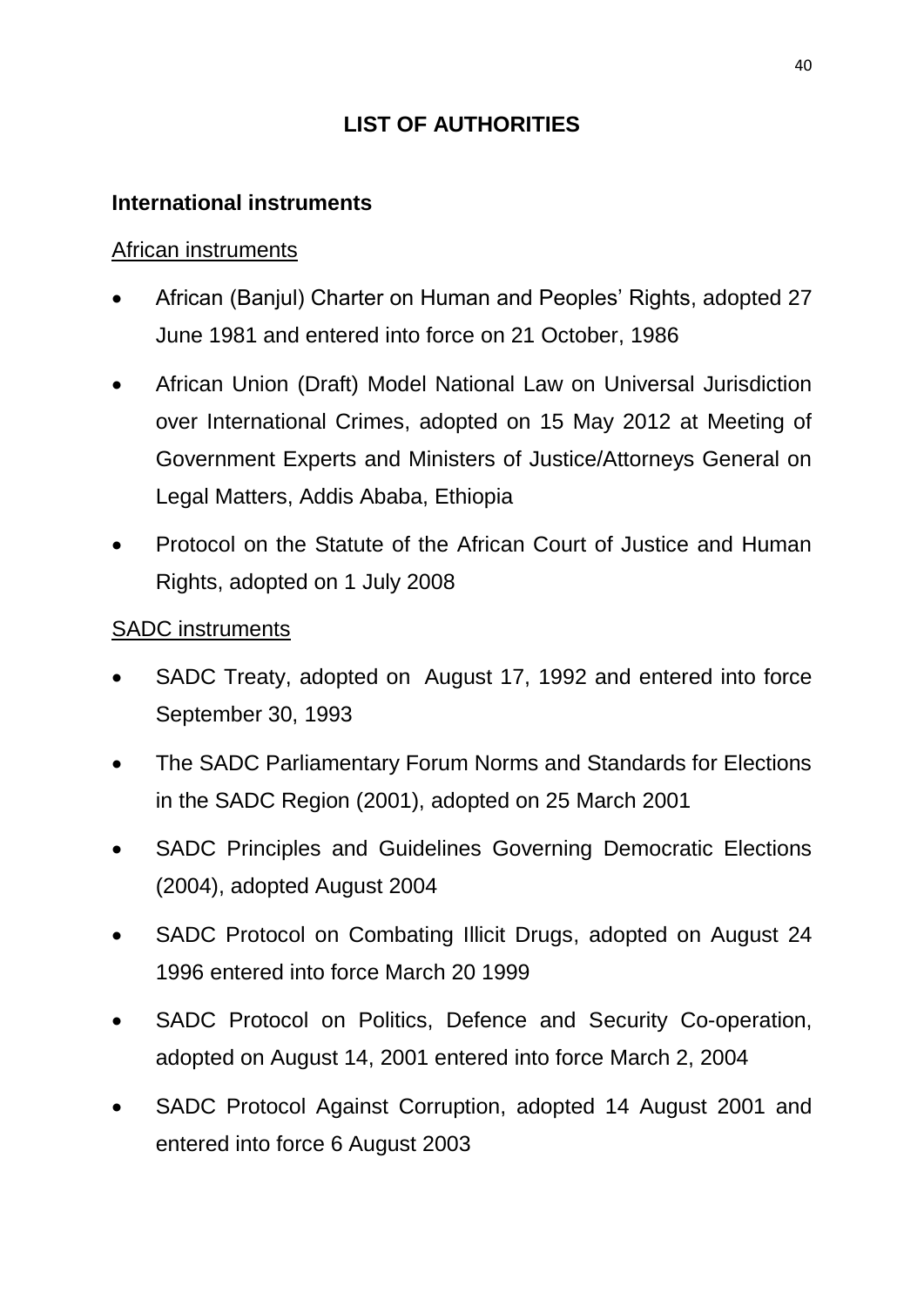- SADC Protocol on the Control of Firearms, Ammunition and Other Related Materials, adopted 14 August 2001 and entered into force 1 July 2004
- SADC Protocol on Mutual Legal Assistance in Criminal Matters, adopted 3 October 2002 and entered into force 1 March 2007
- SADC Mutual Defence Pact, adopted 1 August 2011

## **International cases**

- *Huri-Laws v Nigeria* (2000) AHRLR 273 (ACHPR 2000)
- *Amnesty International v Sudan* (2000) AHRLR 297 (ACHPR 1999)

## **South African legislation**

- International Criminal Court Act 27 of 2002
- South African Police Service Act 68 of 1995
- National Prosecuting Authority Act 32 of 1998

## **South African cases**

- *Glenister v President of the Republic of South Africa & Others* 2011 (3) SA 347 (CC)
- *The Government of the Republic of Zimbabwe v Fick and Others*  2013 (5) 325 (CC)
- *Government of the Republic of South Africa and Others v Grootboom and Others* [2000] ZACC 19; 2001 (1) SA 46 (CC)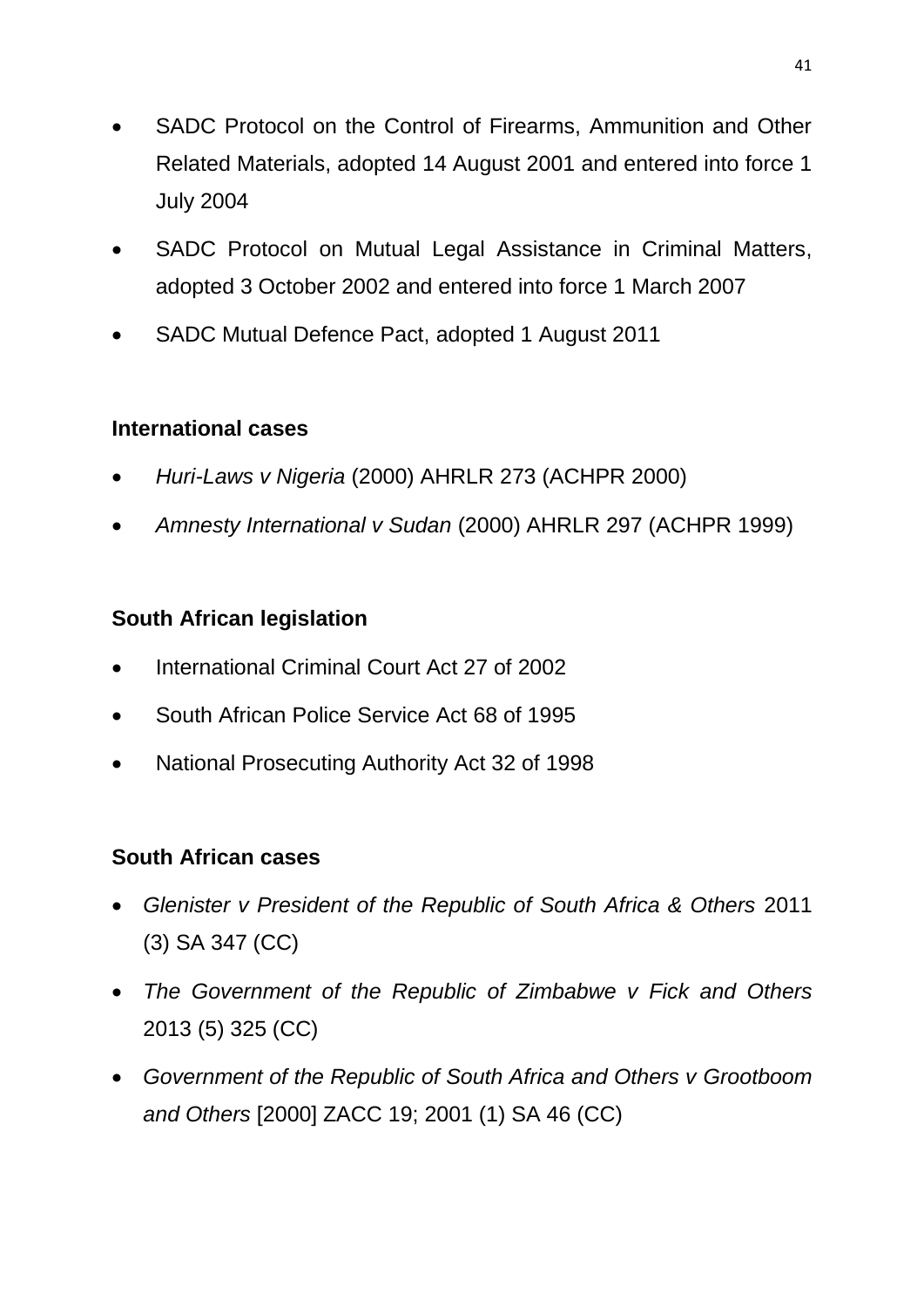- *Mazibuko and Others v City of Johannesburg and Others* 2010 (4) SA 1 (CC)
- *Minister of Health and Others v Treatment Action Campaign and Others (No 2)* 2002 (5) SA 721 (CC)
- *Minister of Home Affairs and Others v Tsebe and Others, Minister of Justice and Constitutional Development and Another v Tsebe and Others* 2012 (5) SA 467 (CC)
- *S and Others v Van Rooyen and Others* (General Council of the Bar of South Africa Intervening) 2002 (5) SA 246 (CC)
- *South African Police Service v Public Servants Association* 2007 (3) SA 521 (CC)

## **Academic authorities**

- C Chernor Jalloh 'Regionalizing International Criminal Law?' *International Criminal Law Review* 9 (2009) 445-499
- M du Plessis *The International Criminal Court that Africa wants*  (2010, Institute for Security Studies)
- M Mamdani 'The new humanitarian order', *The Nation,* September 29 2008

## **Other sources**

- *BBC News,* 27 September 2008, 'Vow to pursue Sudan over "crimes"'
- 'Decision on the Report of the Commission on the abuse of the principle of universal jurisdiction, Doc Assembly/AU/14(XI), Assembly